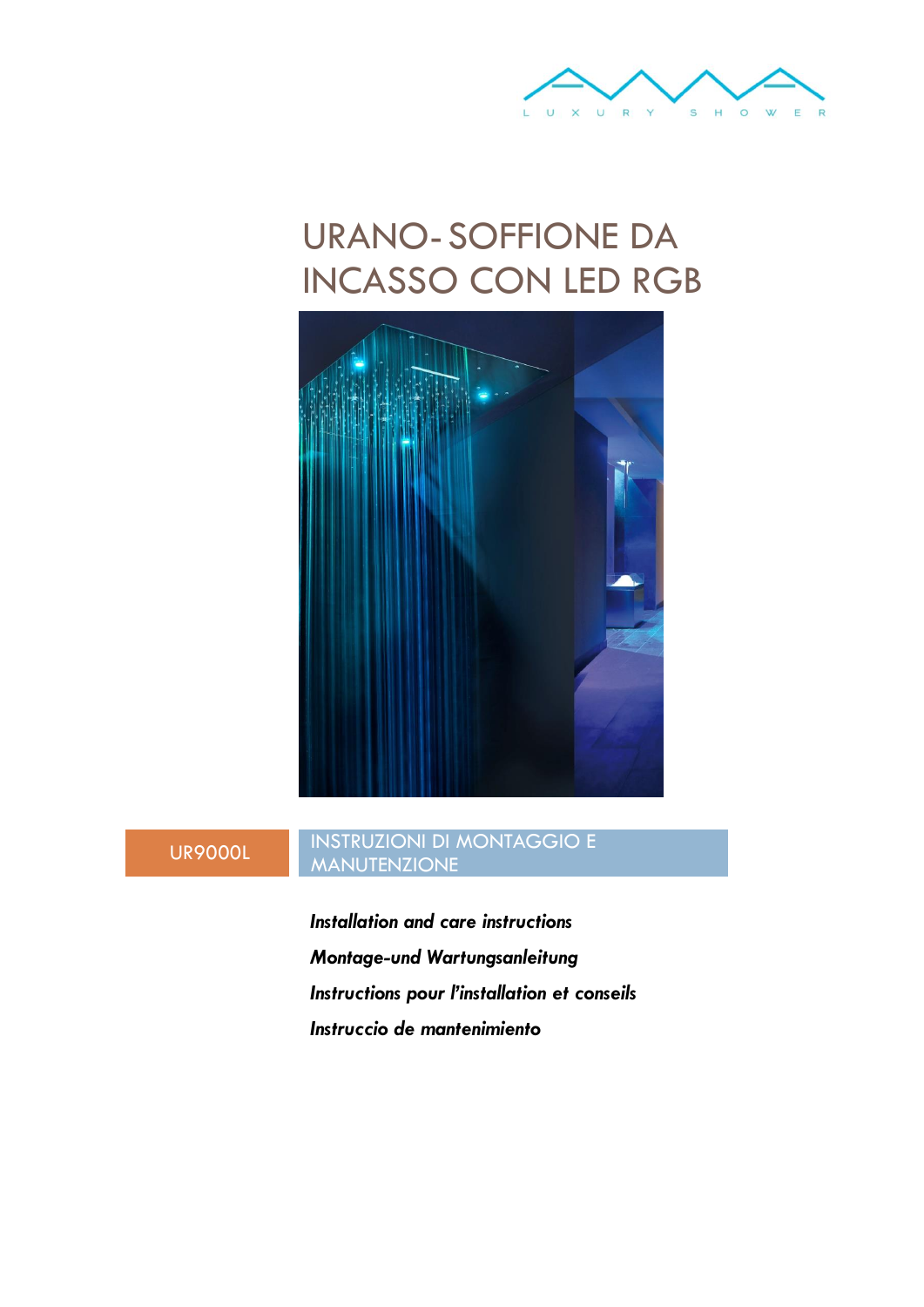

UR9000L ISTRUZIONI DI MONTAGGIO - INSTALLATION INSTRUCTIONS–<br>MONTAGEANLEITUNG-INSTRUCTIONS DE MONTAGE INSTRUCCIONES DE MONTAJE





**GETTO A PIOGGIA FINE - SUMMER RAIN**



**GETTO A PIOGGIA TROPICALE -TROPICAL RAIN**



**GETTO A DOPPIA CASCATA- DOUBLE CASCADE**



**GETTO A NEBBIA FREDDA- COLS FOG SPRAY**



info@amals.it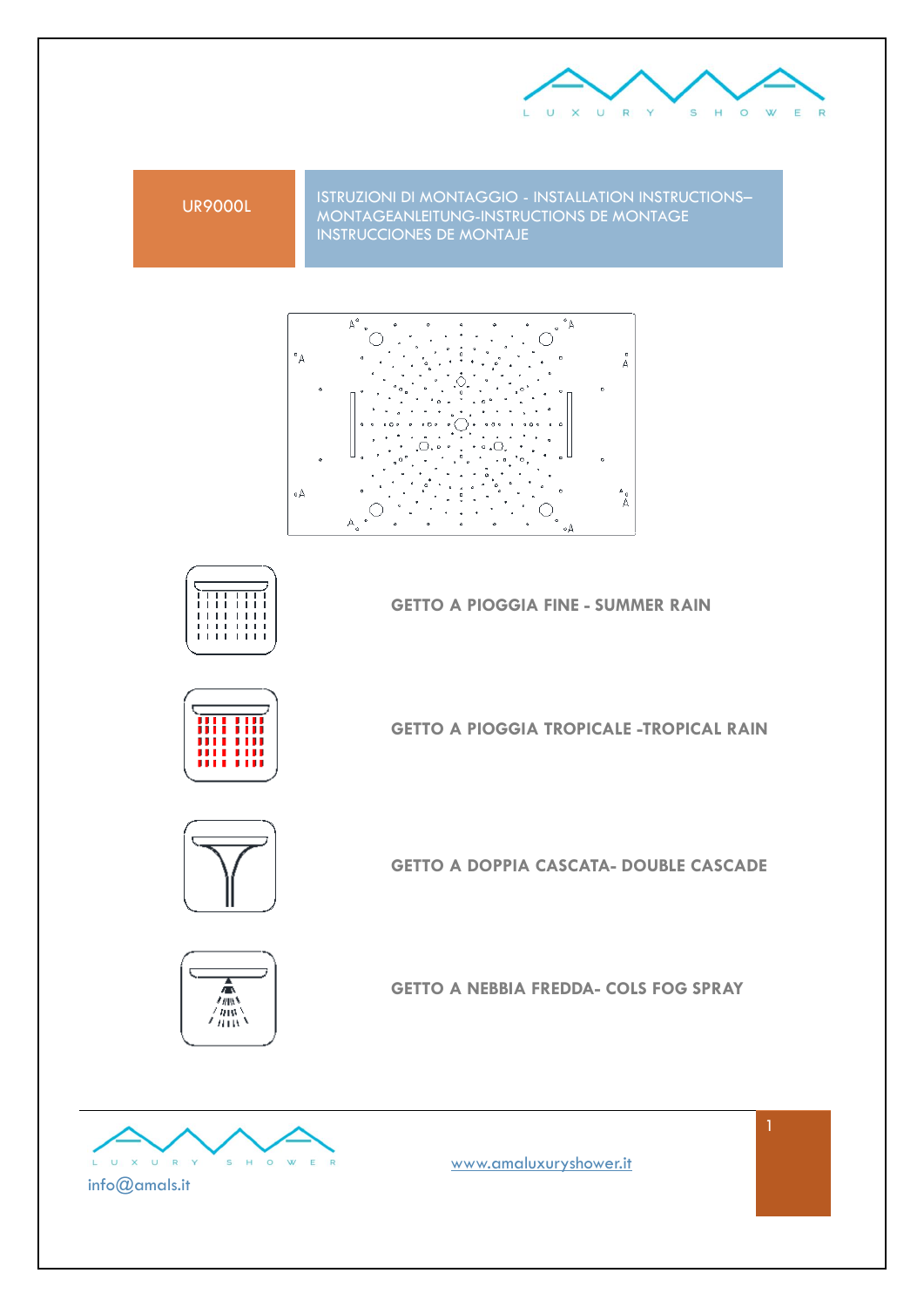

UR9000L QUOTE IMPORTANTI – IMPORTANT SIZES - WICHTIGE<br>ABMESSUNGEN – DIMENSIONS IMPORTANTES TAMAÑOS IMPORTANTES





2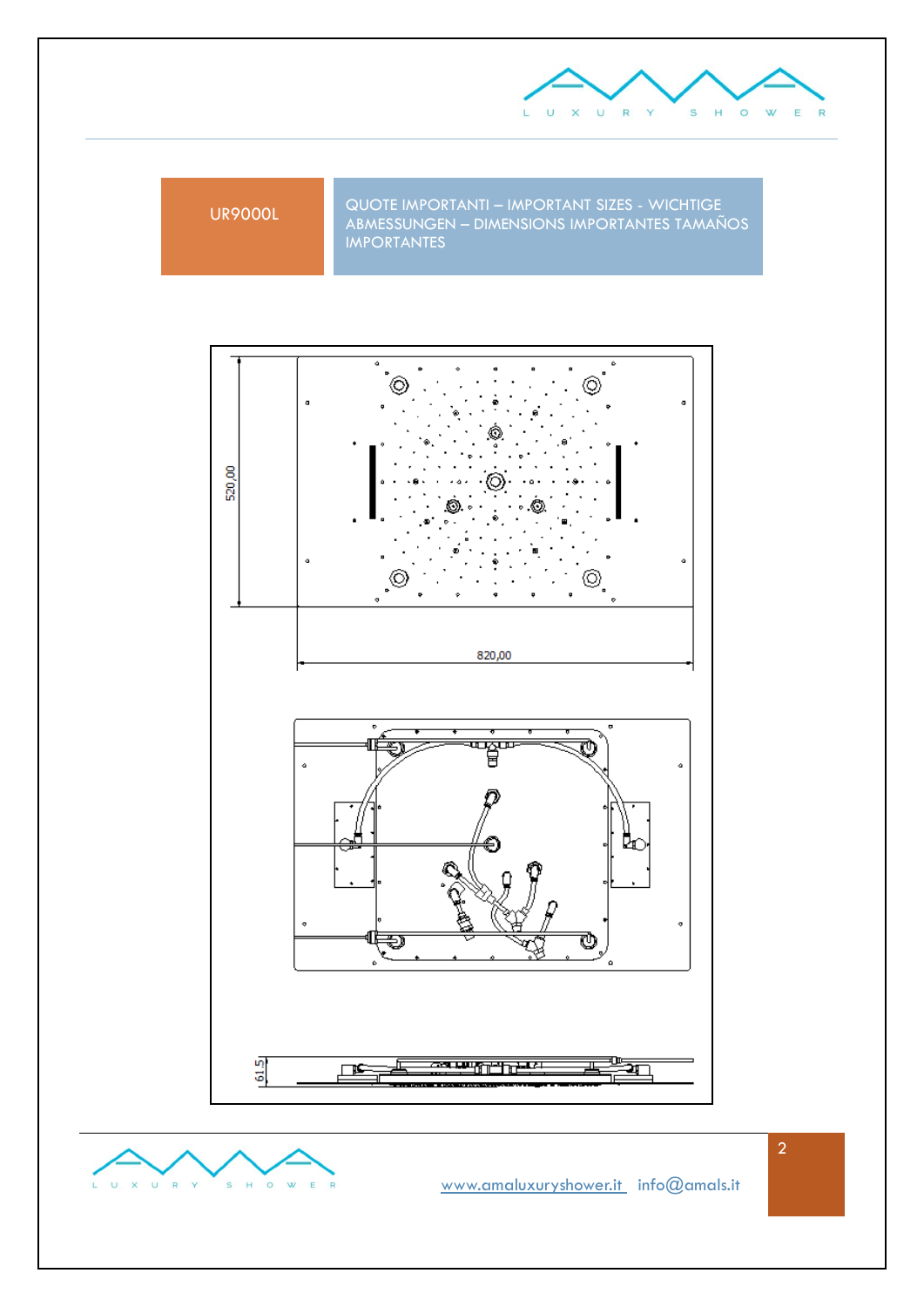

UR9000L

RACCOMANDAZIONI PER IL CORRETTO UTILIZZO – RACOMMNDATIONS FOR PROPRE USE – CONSEILS D'ENTRETIEN – EMPFEHLUNGEN FÜR DIE KORREKTE BENUTZUNG – RECOMENDACIONES PARA UNA UTILIZACIÓN CORRECTA

Per evitare che le impurità possano giungere all'interno del prodotto dando origine problemi di funzionamento, spurgare sempre l'impianto prima di collegare i tubi di alimentazione. É consigliabile installare all'ingresso dell'impianto un apposito filtro.

Per evitare che il calcare intasi il diffusore, consigliamo di strofinare periodicamente gli ugelli in silicone per liberarli dal calcare e per mantenere il diffusore sempre pulito.

**ZK**To prevent impurities from getting inside the product and causing functional problems, always flush out the system before connecting it to the supply pipes.

It is recommended to install the filter at the system's water intake.

To keep the diffuser clean and prevent lime scales from clogging the diffuser, we advise that you periodically rub the silicone nozzles to free them of the lime deposits.

Um zu verhindern, dass Schmutz ins Innere des Produkts gelangen und zu Funktionsstörungen führen, muss die Rohrleitung vor dem Anschluss sorgfältig gespült werden. Das Einbauen eines Filters am Eingang der Anlage ist zu empfehlen. Um zu verhindern, dass Kalkablagerungen den Duschstrahl verstopfen, empfehlen wir, die Silikondüsen regelmäßig mit einem Tuch zu reinigen, damit der Duschkopf immer sauber bleibt.

**Pour éviter que des impuretés puissent se déposer à l'intérieur du produit et provoquer des** dysfonctionnements, nous vous conseillons de toujours purger l'installation avant de raccorder les conduits d'alimentation. Nous vous conseillons d'installer à l'entrée du produit un filtre adapté. Pour éviter que le calcaire obstrue le diffuseur, nous vous conseillons d'essuyer périodiquement les buses en silicone pour les libérer du calcaire et maintenir le diffuseur toujours propre.

**Raja** Para evitar que impurezas puedan llegar al interior del producto originando problemas de funcionamiento, purgue siempre la instalación antes de conectar los tubos de alimentación. Es aconsejable instalar, en la entrada de la instalación, un filtro adecuado.

Para evitar que la cal atasque el difusor, aconsejamos limpiar periódicamente las boquillas de silicona para eliminar la cal y mantener el difusor siempre limpio.

X U R Y  $\circ$ info@amals.it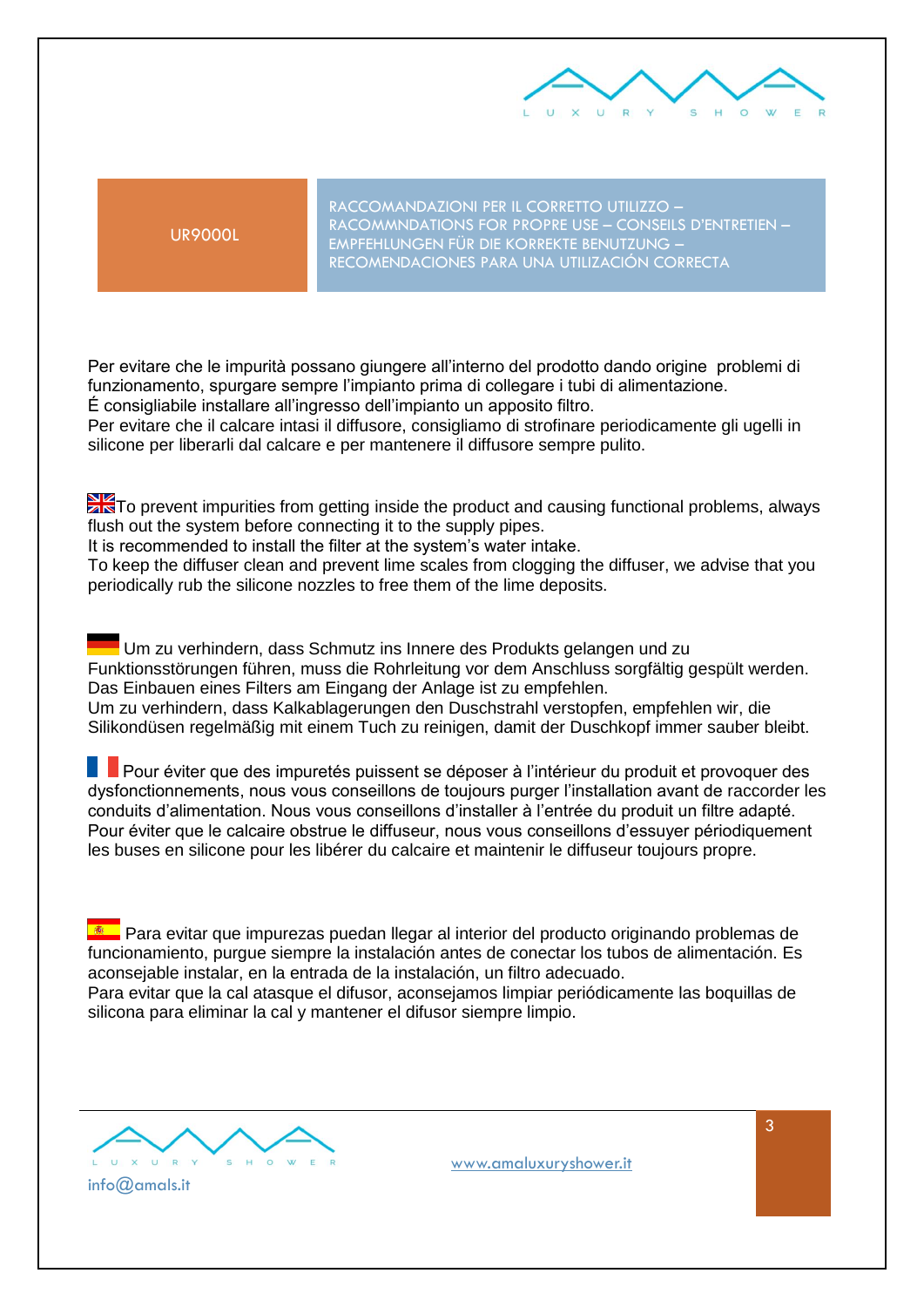



IMPIANTO ELETTRICO Dati tecnici

Allacciamento elettrico 220-230V~ 50-60 Hz – max 20W

LED basso voltaggio

Trasformatore di sicurezza 230V~ / 7V= 50-60 Hz da installare al di fuori della zona di sicurezza Grado di protezione IP67 / Marchio di sicurezza CE

ELECTRICAL EQUIPMENT Technical specifications Electric connection 220-230V~ 50-60 Hz – max 20W Low voltage LED Safety Transformer 230V $\sim$  / 7V= 50-60 Hz to be installed outside the safety area Grade of protection IP67 / Safety mark CE

ELEKTRISCHE ANLAGE Technische Daten Elektrischer Anschluss Stromaufnahme 220-230V~ 50-60 Hz, max. 20W LEDs mit niedriger Spannung Sicherheitstransformator 230V~ / 7V= 50-60 Hz; der Transformator muss außerhalb des Sicherheitsbereichs montiert werden Schutzklasse IP67 / Sicherheitsgeprüft CE

**I**INSTALLATION ÉLECTRIQUE Caractéristiques techniques Branchement électrique 220-230V ~ 50-60 Hz – max 20w LEDS Basse tension Transformateur de sécurité 230V~ / 7V= 50-60 Hz à installer dans la zone sécurisée Indice de protection IP67 / Marquage de sécurité CE

**E | INSTALACIÓN ELÉCTRICA Datos técnicos** Conexión eléctrica 220-230V ~ 50-60 Hz, máx. 20 W LED bajo voltaje Transformador de seguridad 230V~ / 7V= 50-60 Hz que debe instalarse fuera dela zona de seguridad Grado de protección IP67 / Marcas de seguridad CE

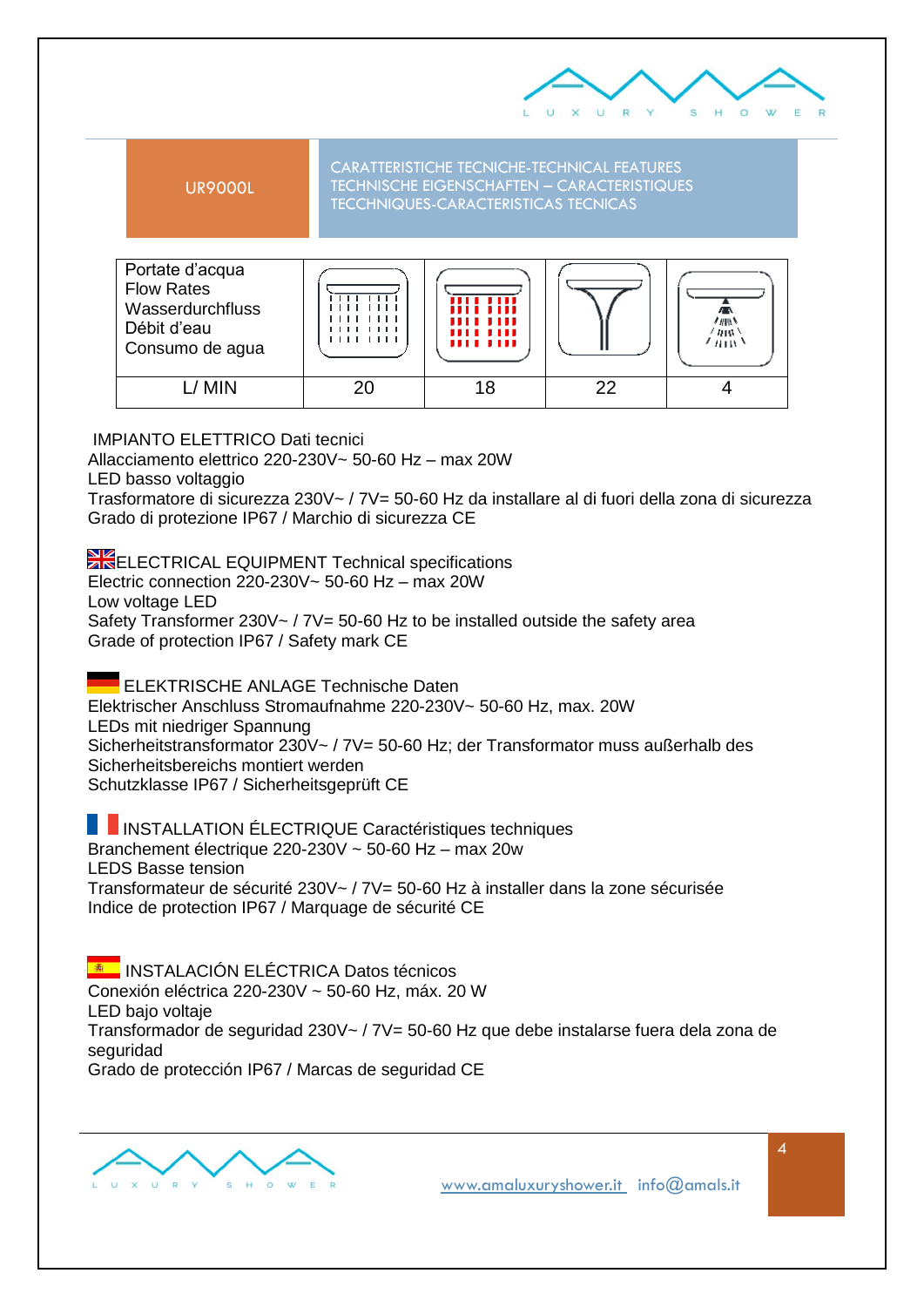

UR9000L PREDISPOSIZIONE CONSIGLIATA -RECOMMANDED SET UP-EMPFOHLENE VORBEREITENDE MESSNAHMEN- INSTALLATIONES RECOMMANDEESI PREDISPISICIONES RECOMENDADO

# **01.Predisposizione con miscelatore e deviatore**



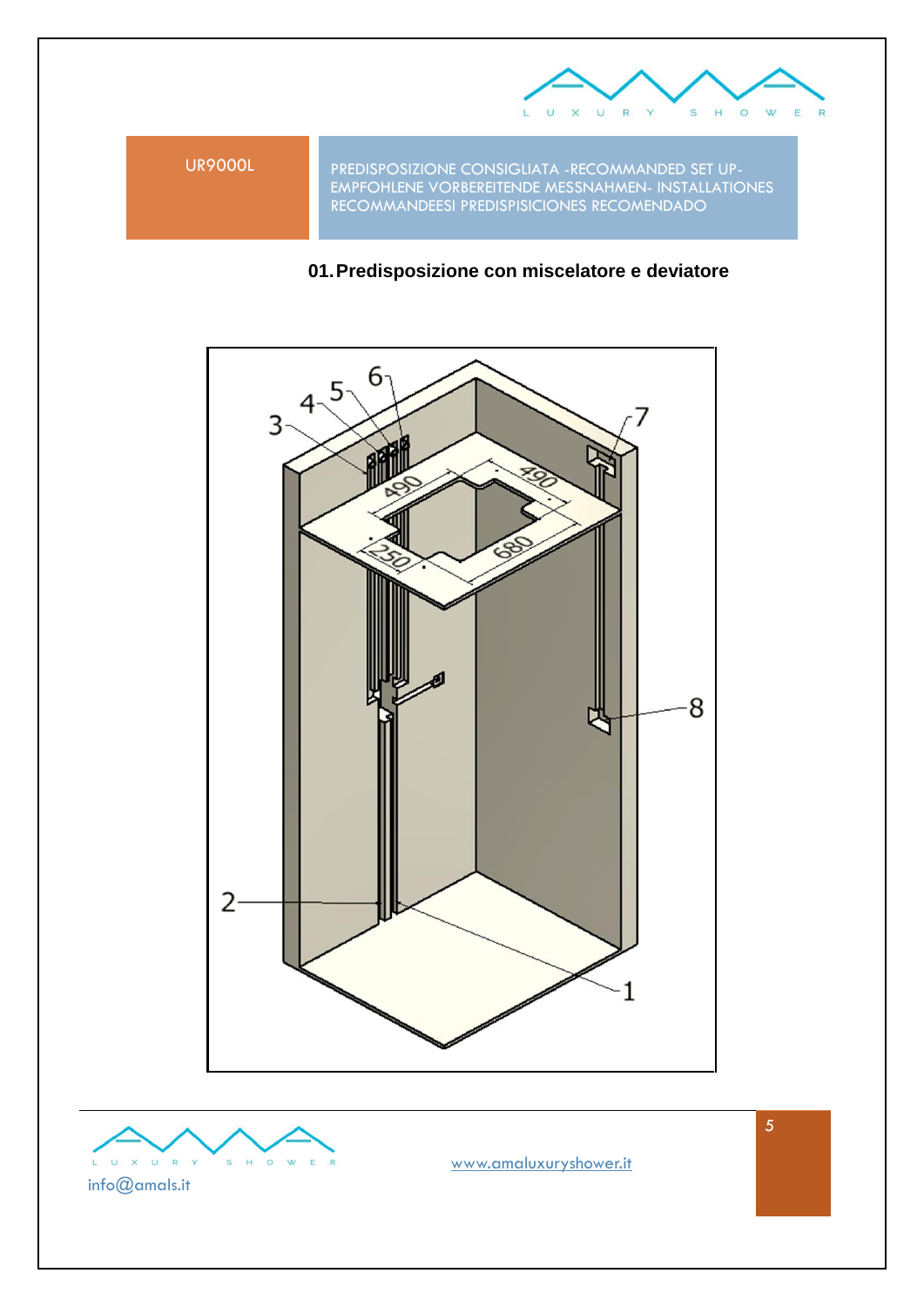

### **LEGENDA PAG.5**

**1.** Spacco per tubo acqua fredda - Slit for cold water pipe - Gap für Kaltwasserleitung - Fossé pour tuyau d'eau froide- De Split para tubería de agua fría

**2.** Spacco per tubo acqua calda - Slit for hot water pipe - Gap für Warmwasserleitung - Fossé pour tuyau d'eau chaude- De Split para tubería de agua caliente

**3.** Spacco per collegamento cascata - Slit for fall flow pipe - Gap für Wasserfallfluß - Fossé pour jet à chute - De Split para tubería cascada.

**4.** Spacco per collegamento pioggia fine - Slit for subtle rain - Gap für Feinregenfluß - Fossé pour jet à pluie legère - De Split para tubería lluvia leve

**5.** Spacco per collegamento pioggia tropicale - Slit for tropical rain - Gap für Tropenregenfluß - Fossé pour jet à pluie tropicale - De Split para tubería lluvia tropical

**6.** Spacco per collegamento nebulizzatori - Slit for nebulizers connection - Gap für Nebulizer Bindeglied - Fossé pour nébuliseurs liaison - De Split para enlace nebulizadores

**7.** Spacco per centralina - Slit for controller – Gap für Controller - Fossé pour le contrôleur - De Split para el controlador

**8.** Spacco per scatola pulsante - Slit for button box – Gap für Buttonbox - Fossé pour pour boîte à boutons - De Split para caja de botones

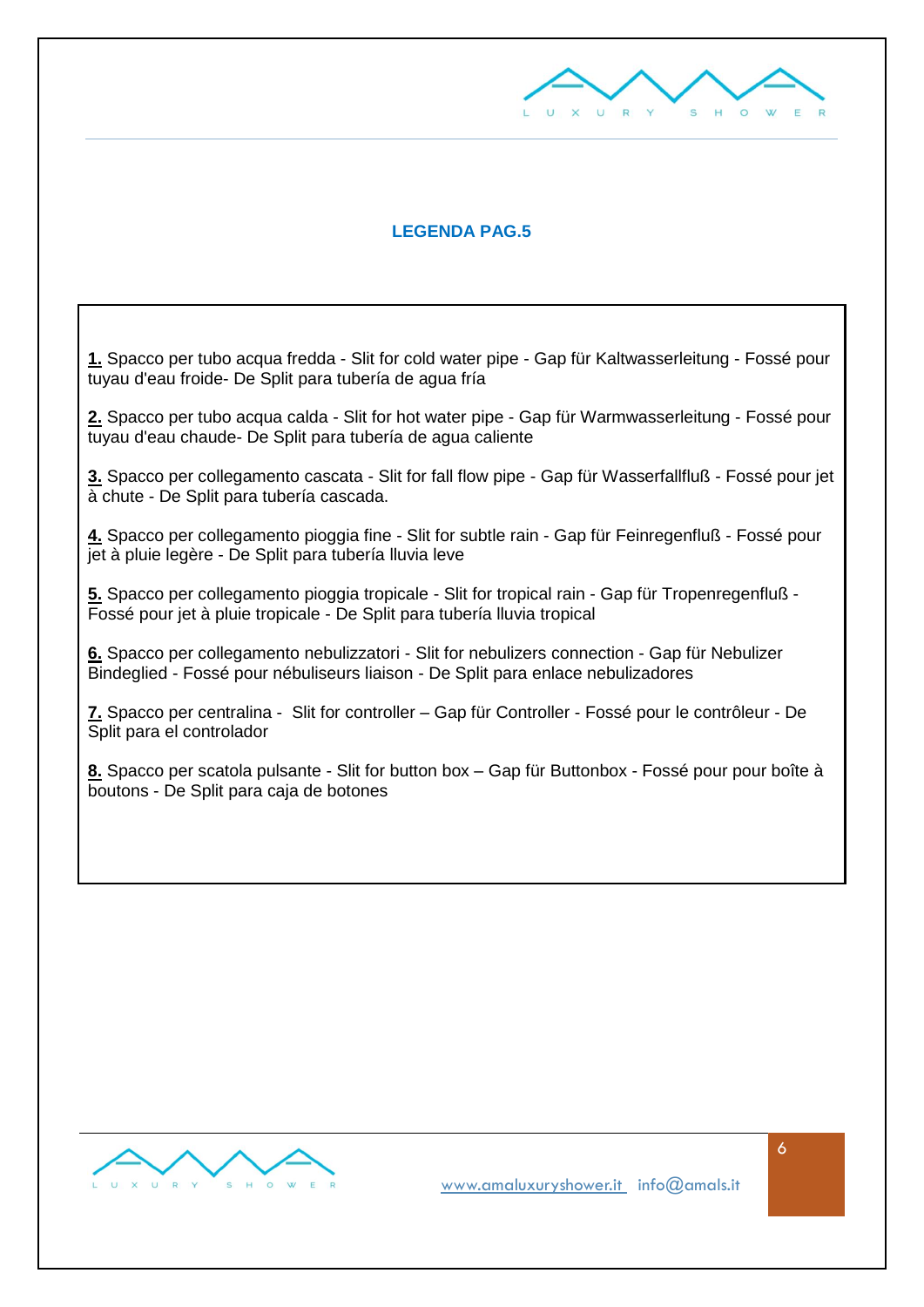

UR9000L ISTRUZIONI DI MONTAGGIO - INSTALLATION INSTRUCTIONS–<br>MONTAGEANLEITUNG-INSTRUCTIONS DE MONTAGE INSTRUCCIONES DE MONTAJE





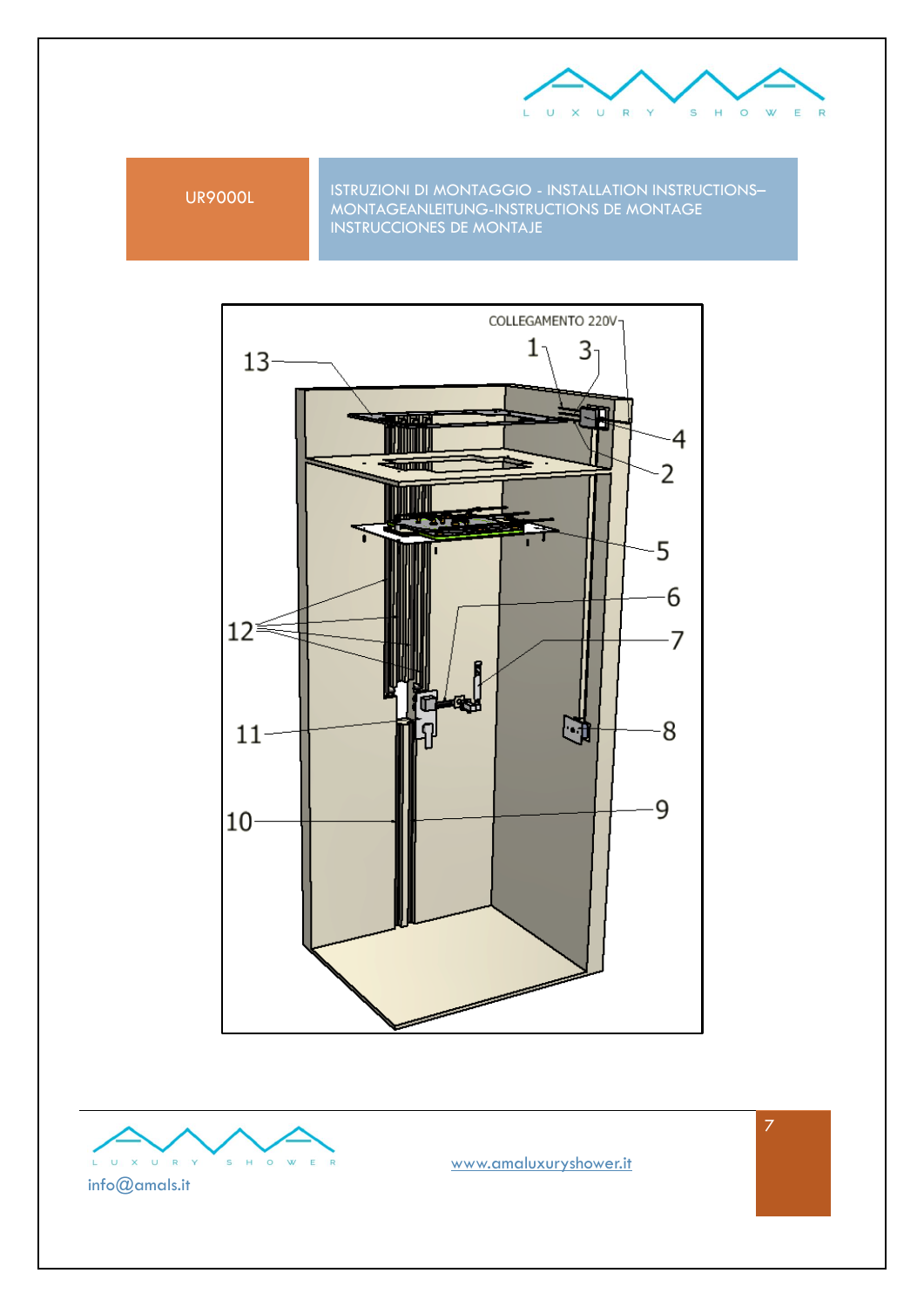

## **LEGENDA PAG.7**

**1.** Collegamento RGB- Connection RGB- Stecker RGB - Connecteur RGB- Conectador RGB **2.** Collegamento RGB – Connection RGB -Stecker RGB- Connecteur RGB- Conectador RGB **3.** Collegamento LED bianco- Connection white Led- Stecker weiße LED- Liaison LED blanche-Enlace de LED blanco **4.** Centralina 12V - Control unit 12V- Einheit 12V- Unité 12V- Unidad de 12V **5.** UR9000L **6.** Presa acqua e supporto snodato- Water outlet and swivel support - . Wasseraustritt und Schwenklager- Sortie d'eau et le support pivotant - Salida de agua y soporte giratorio **7.** Docetta- Handshower- Handbrause- Douchette- Ducha **8.** Pulsante- Button- Druckknopf- Bouton- Pulsante **9.** Collegamento acqua fredda - Connection cold water - Anschluss für Kaltwasserleitung - Connexion d'eau froide- Conexión de agua fría **10.** Collegamento acqua calda – Connection hot water - Anschluss für Warmwasserleitung - Connexion d'eau chaude- Conexión de agua caliente **11.** Gruppo miscelatore e deviatore-– Mixer tap and Diverter - Mischer und Wegumstellung - Mitigeur et Déviateur - Mezclador Desviador **12.** Collegamenti acqua– Water connectionns- Anschluss für wasser –Connexions puor jets d'eau - Conexión de agua **13.** Contropiastra in acciaio per fissaggio- Stainless steel fixing counterplate- Befestigungsgegenplatte aus Edelstahl- Contre-plaque en acier inoxydable- Contraplaca de acero inoxidable

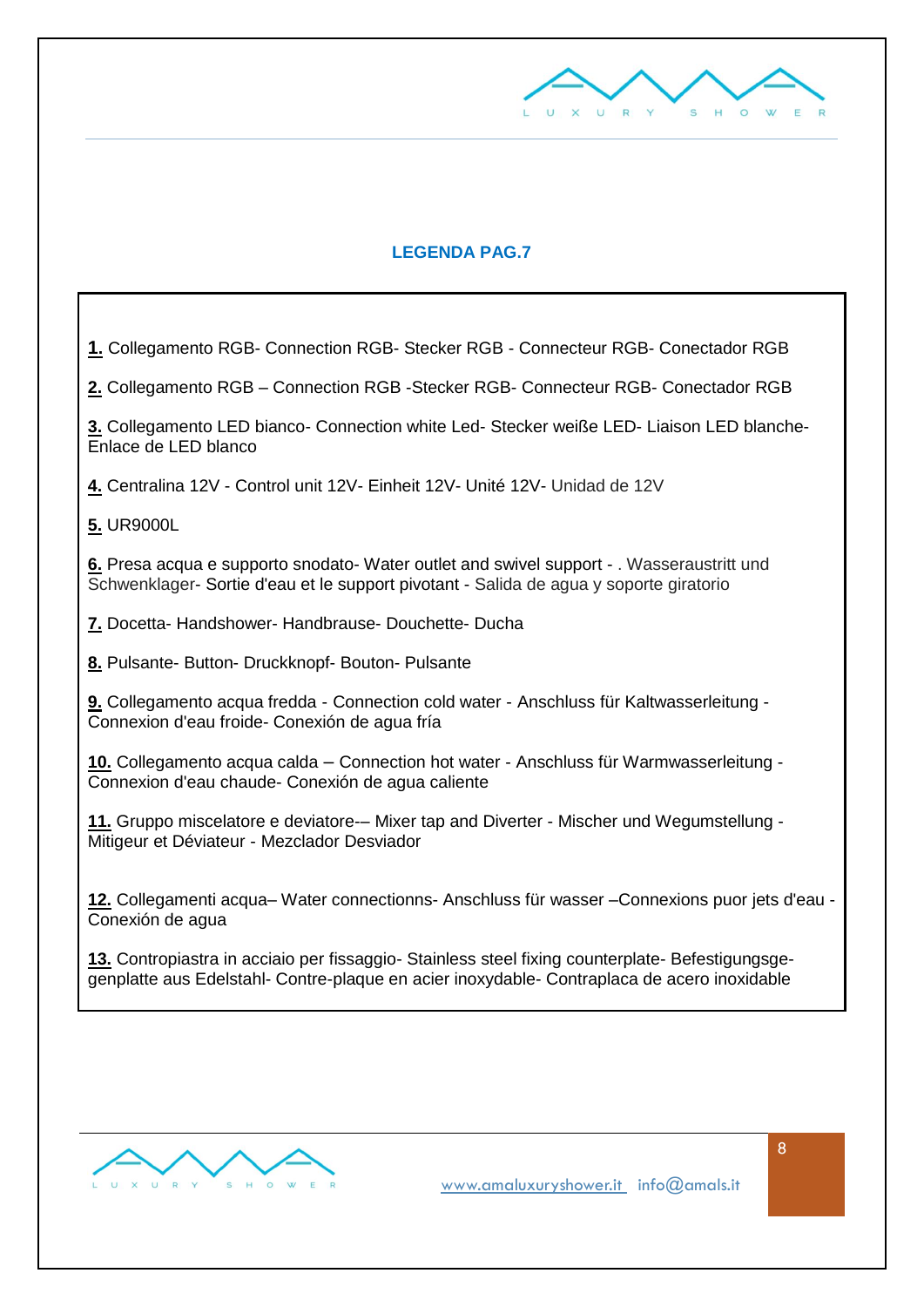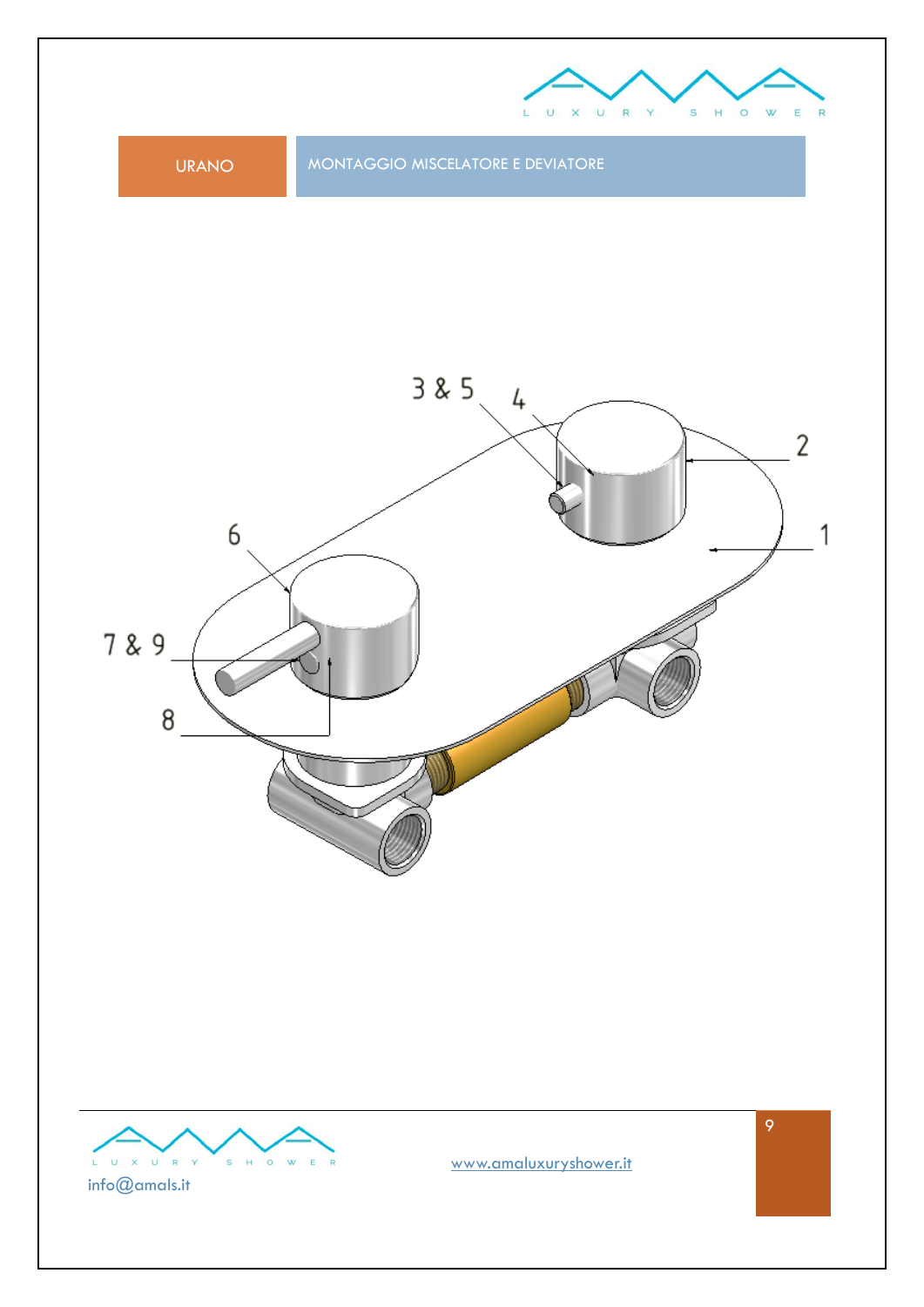

# **LEGENDA PAG 10.**

- **1.** Mettere piastra in posizione put the plate in wright position
- **2.** Posizionare maniglia sul deviatore position the handle on the diverter
- **3.** Svitare piolo unscrew the peg
- **4.** Avvitare il grano nella sede screw the grain
- **5.** Avvitare piolo screw the peg
- **6.** Posizionare maniglia sul miscelatore place the handle on the mixer
- **7.** Togliere il tappo remove the cap
- **8.** Avvitare il grano nella sede screw the grain
- **9.** Mettere il tappo put the cap on the hanlde

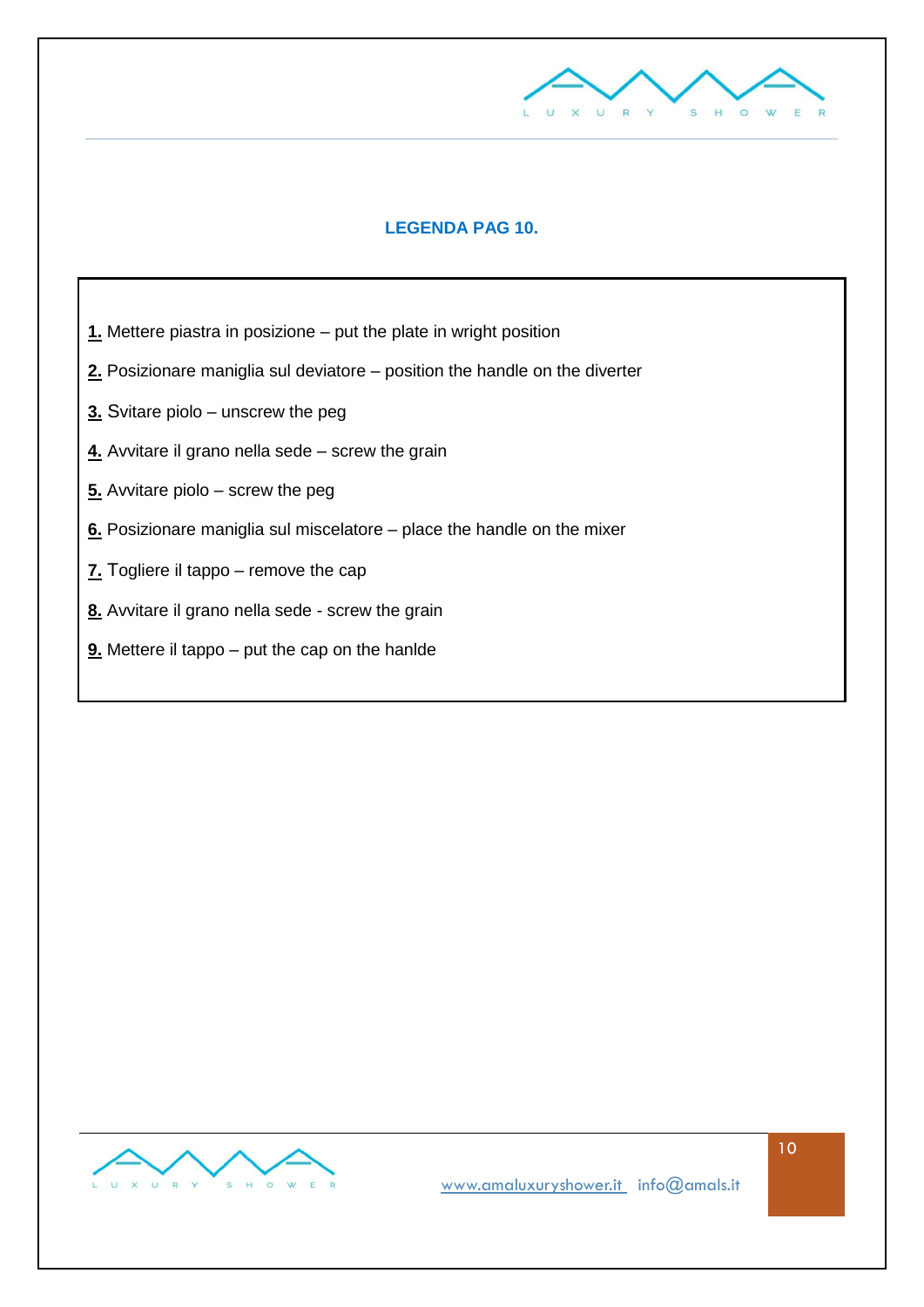

CRUR900

FUNZIONAMENTO TASTIERA DI CONTROLLO Control Keypad Operation - Bedienen Der Steuertastatur - Fonctionnement Du Clavier De Commande - Funcionamiento Panel De Control





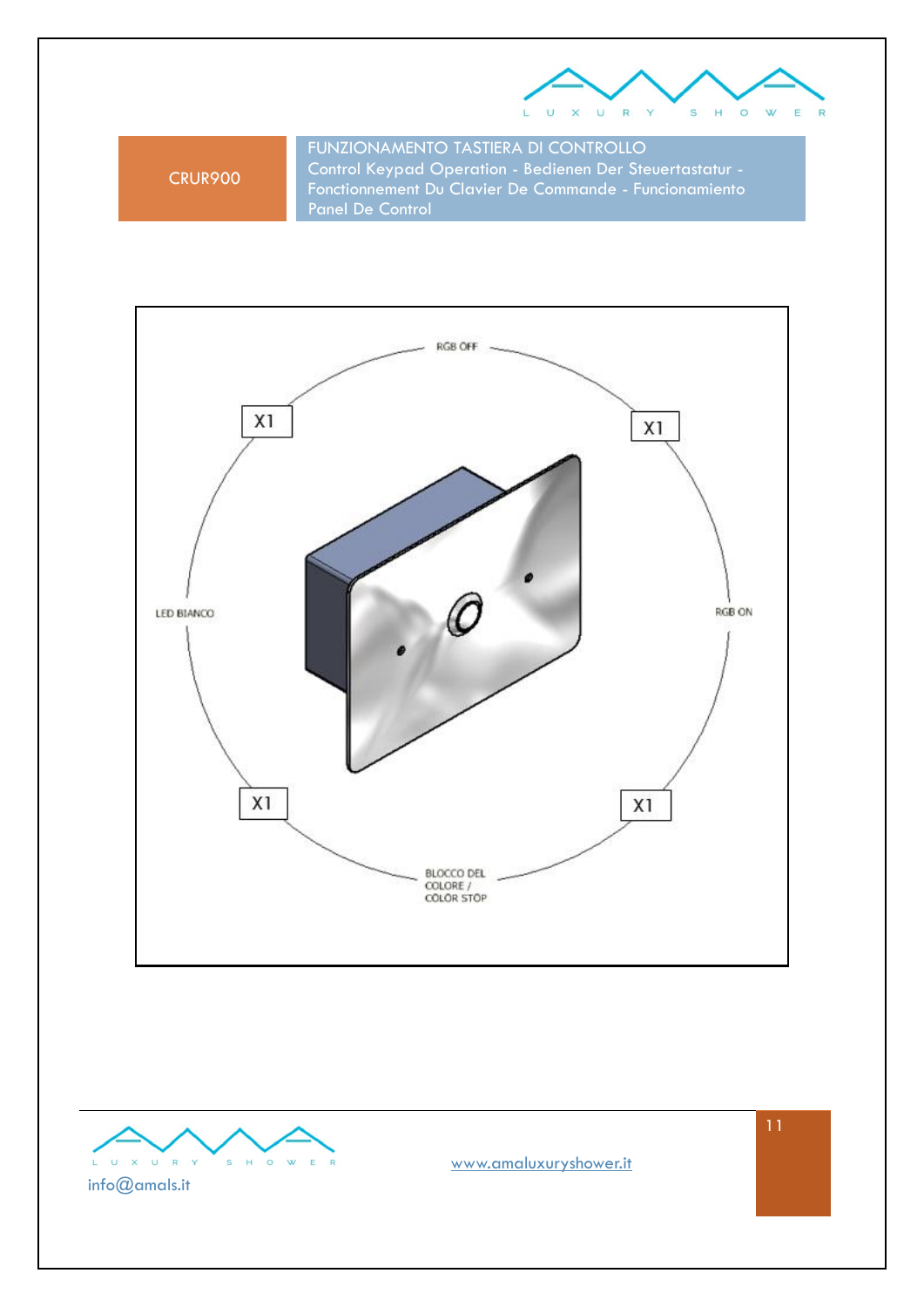

UR9000L + CRUR900EL

ISTRUZIONI DI MONTAGGIO - INSTALLATION INSTRUCTIONS– MONTAGEANLEITUNG-INSTRUCTIONS DE MONTAGE INSTRUCCIONES DE MONTAJE

# **02.Predisposizione con centralina ed elettrovalvole**





[www.amaluxuryshower.](http://www.amaluxurishower/)it info@amals.it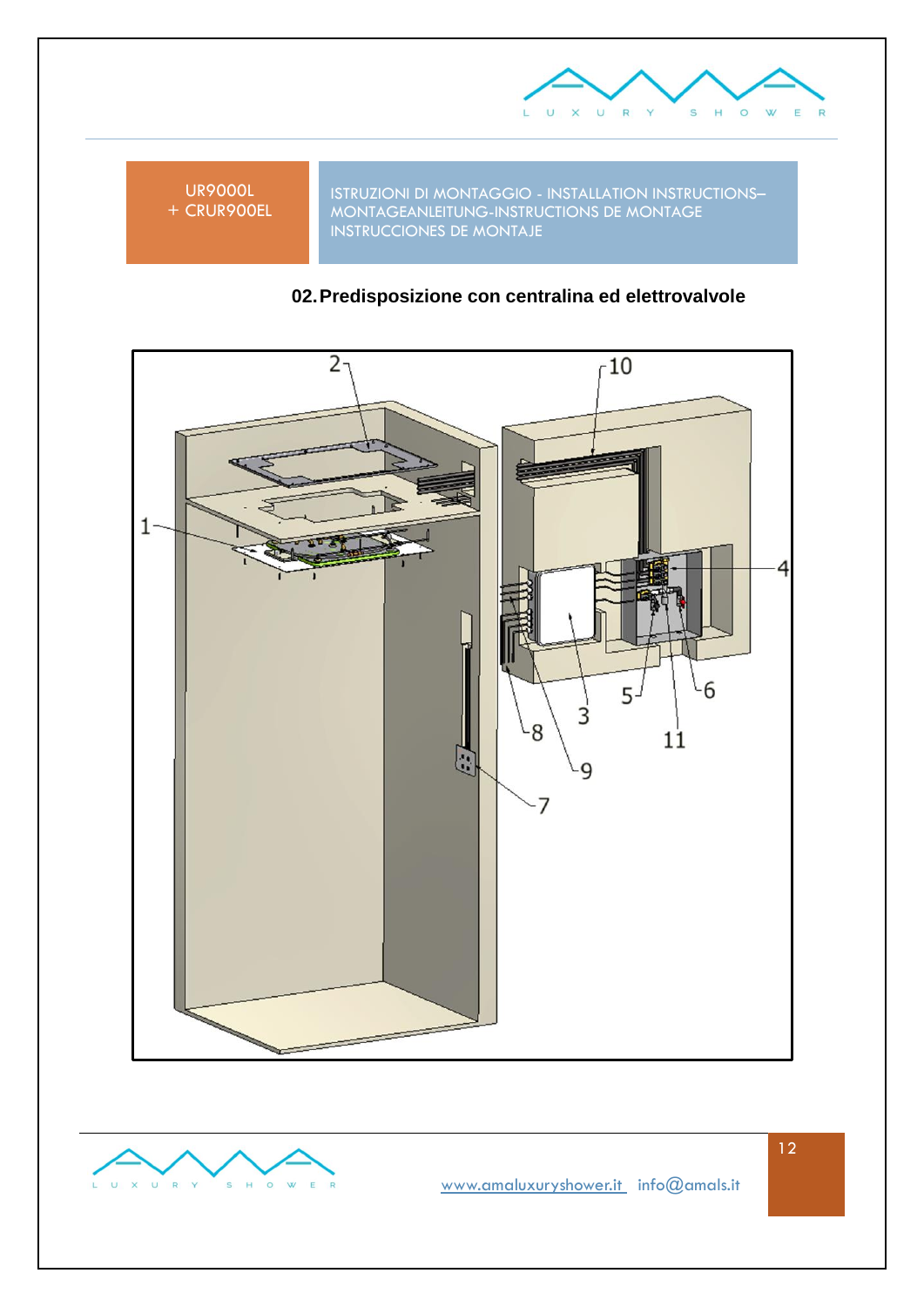

### **LEGENDA PAG 14.**

**1.** UR9000L

**2.** Contropiastra in acciaio per fissaggio- Stainless steel fixing counterplate- Befestigungsge genplatte aus Edelstahl- Contre-plaque en acier inoxydable- Contraplaca de acero inoxidable

**3.** Scatola centralina Electrical unit box- Dose der Elektroeinheit- Boîte por l'unité électrique-Caja para unidad eléctrica

**4.** Elletrovalvole– Electrovalver – Elektroventile - Électrovanne - Electroválvula

**5.** Valvola a sfera ½- Ball valves ½ - Kugelhähne ½ - Robinet à boisseau sphérique ½ - Válvula de bola ½

**6.** Valvola a sfera ½- Ball valves ½ - Kugelhähne ½ - Robinet à boisseau sphérique ½ -  $\overline{\mathsf{V}}$ álvula de bola  $\mathscr{V}_2$ 

**7.** Pulsante- Button- Druckknopf- Bouton- Pulsante

**8.** Connessioni pulsanti- Buttons connections- Tasten-Verbindungen- Connexions pour les boutons- Conexiones para los botones

**9.** Connessioni LED- LED connections- LED-Verbindungen- Connexions LED- Conexiones LED

**10.** Connessioni acqua- Water connections- Wasseranschlüsse- Raccordements d'eau- Conexión al agua.

**11.** Valvola termostatica- Valvola termostática – Termostatic valve - Thermostatisches Ventil – Vanne thermostatique – Válvula termostática

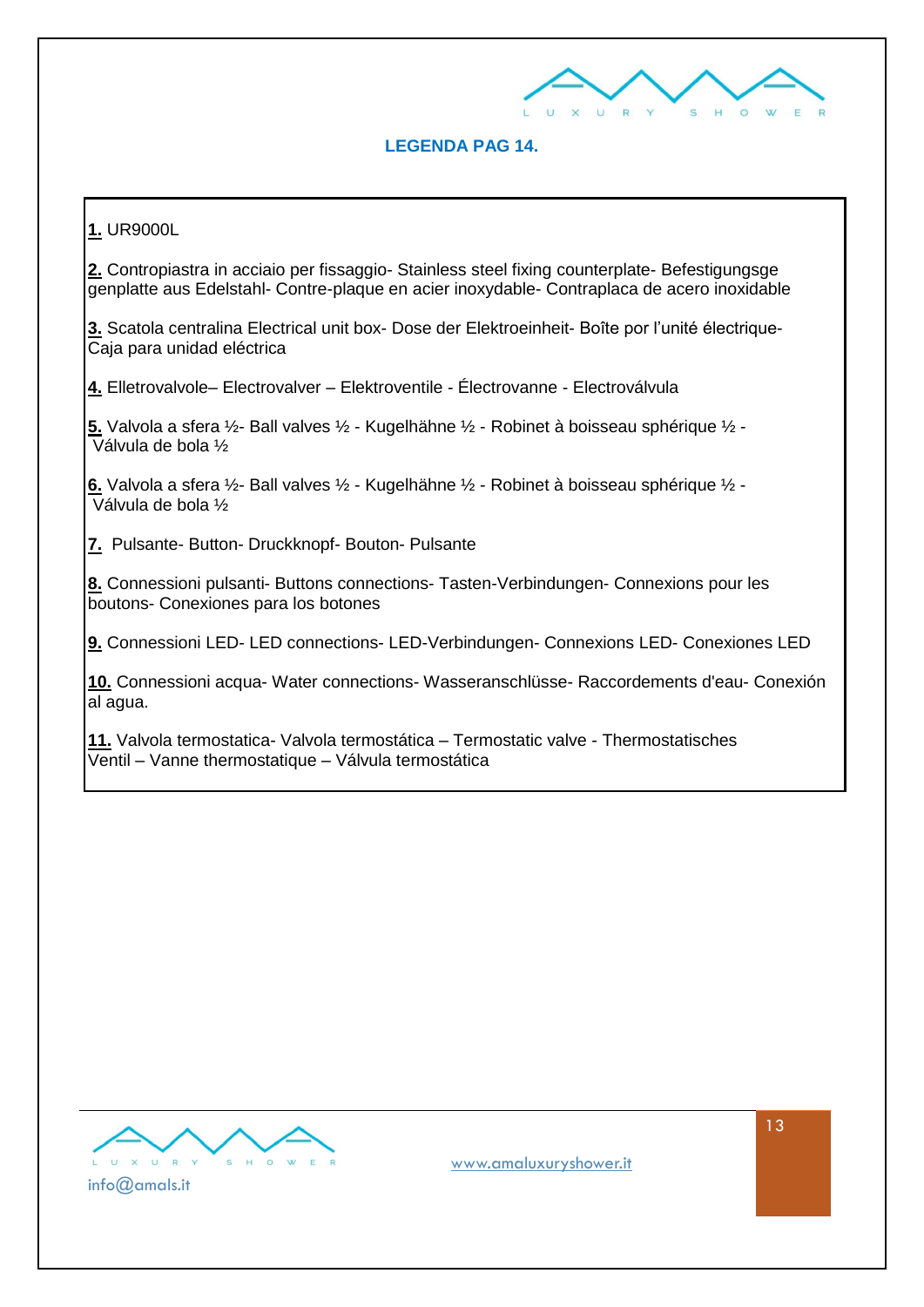

#### CRUR900EL

FUNZIONAMENTO TASTIERA DI CONTROLLO Control Keypad Operation - Bedienen Der Steuertastatur - Fonctionnement Du Clavier De Commande - Funcionamiento Panel De Control





**1.** Pulsante per getto a pioggia tropicale – Button for tropical rain flow – Druckknopf für Tropenregenfluß – Bouton pour le jet à pluie tropicale – Pulsante para lluvia tropical

**2.** Pulsante per getto a pioggia fine – Button for spring rain flow – Druckknopf für Feinregenfluß – Bouton pour le jet à pluie legère– Pulsante para lluvia leve

**3.** Pulsante per nebbia fredda– Button for cold mist– Druckknopf für Kaltnebel– Bouton pour brouillard froid– Pulsante para niebla fria

**4.** Pulsante per getti a cascata– Button for water fall flow – Druckknopf für Wasserfallfluß – Bouton pour les jets à chute– Pulsante para chorros a cascada

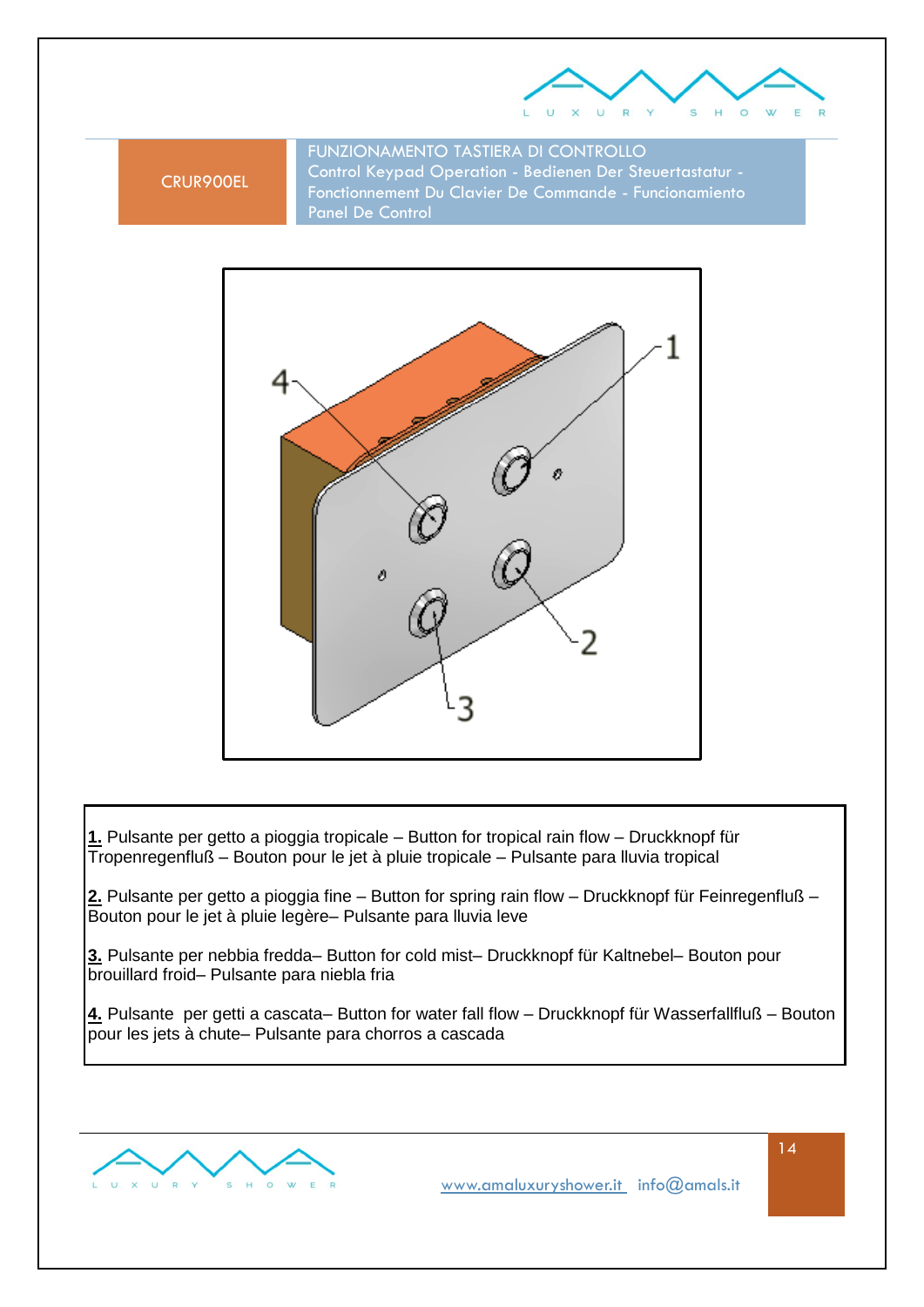

UR9000L

SOSTITUZIONE/MANUTENZIONE NEBULIZZATORI NEBULIZERS REPLACEMENT/MAINTENANCE - AUSWECHSELN/WARTUNG DER SPRÜGERÄTE - SUBSTITUTION/ENTRETIEN DES NÉBULISEURS - SUSTITUCIÓN Y MANTENIMIENTO DE LOS NEBULIZADORES



**1.** Corpo nebulizzatore- Body nebulizer- Körpersprügeräte - Corps nebulisateur- Cuerpo nebulizador

**2.** Nebulizzatore- Nebulizer- Sprügeräte - Nebulisateur- Nebulizador

**3.** Ugello nebulizzatore- Spray nozzle- Sprühdüse- Buse de pulvérisation - Boquilla de pulverización

**4.** Dado- Cap - Abdeckstopfen - Pastille - Tapón -

**5.** Raccordo curvo ¼- Rackord ¼ - Verbindungen ¼ - Raccord ¼- Conexione ¼

**6.** OR 2056

**7.** OR 2050

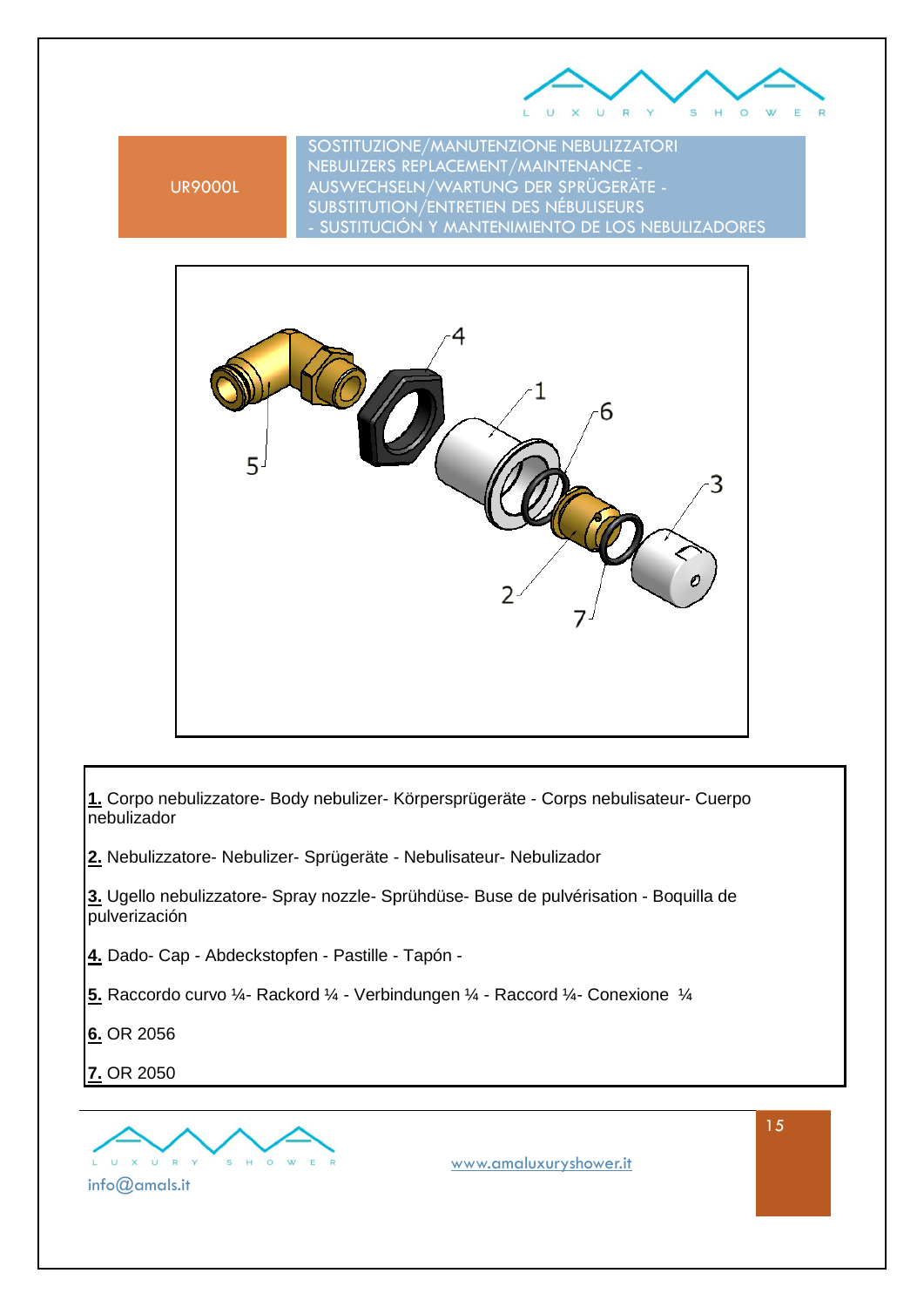

UR1000

PREDISPOSIZIONE CONSIGLIATA PER AROMATERAPIA - RECOMMANDED SET UP FOR AROMATHERAPY- EMPFOHLENE VORBEREITENDE MESSNAHMEN FÜR DIE AROMATHERAPIE - INSTALLATIONES RECOMMANDEESI POUR L'AROMATHÉRAPIE - PREDISPISICIONES RECOMENDADO PARA LA AROMATERAPIA



**1.** Sistema per aromoterapia- System for aromotherapy- System für die aromatherapie- Système pour l'aromathérapie- Sistema para la aromaterapia

**2.** Collegamento alla centralina- Connection to control unit- Anschluss für Einheit – Connexion pour l'unité - Conexión para l' unidad

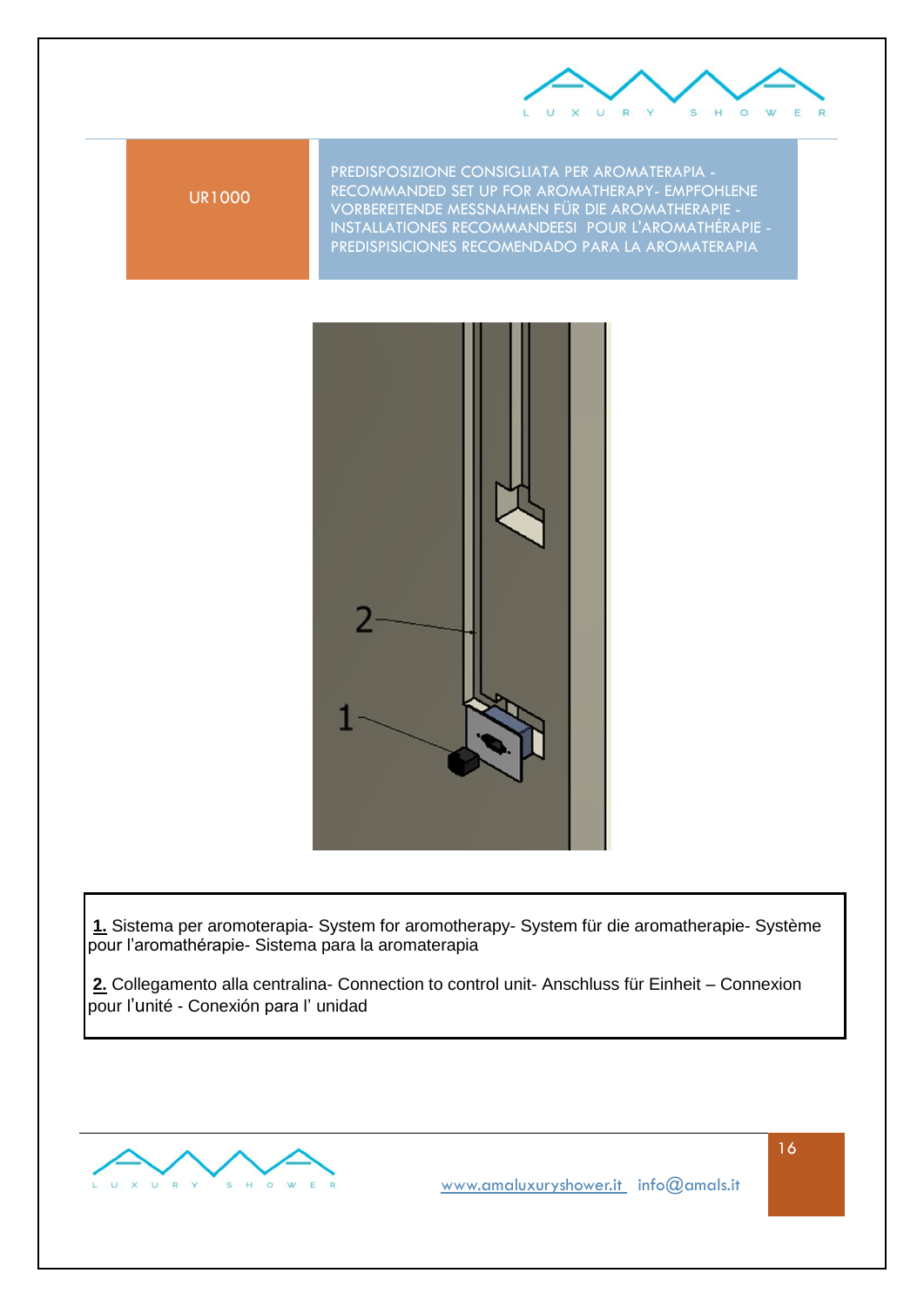

UR9000L RACCOMANDAZIONI PER LA PULIZIA CLEANING - NETTOYAGE - DIE REINIGUNG - PARA LA LIMPIEZA

 Per mantenere inalterata nel tempo la bellezza originale dei prodotti, è necessario osservare alcuni accorgimenti.

Per la pulizia parti metalliche: l'acqua contiene calcio che si deposita sulla superficie dei prodotti e forma macchie sgradevoli.

Per la normale pulizia del prodotto è sufficiente utilizzare un panno umido con un po' di sapone, sciacquare ed asciugare.

E' possibile quindi evitare la formazione di macchie di calcare asciugandolo dopo ogni uso. Non impiegare mai detergenti o disinfettanti abrasivi o contenenti alcool, 25 acido cloridrico o acido fosforico.

Pulizia degli ugelli in silicone: il soffione è dotato di ugelli in silicone "Self-Clean".

Questi ugelli in silicone, sono estremamente resistenti al calore e proprio con l'acqua calda si dilatano facendo così staccare il primo strato di calcare.

Inoltre, flettendo periodicamente con la mano, i ugelli in silicone, le insenature si liberano facilmente dal calcare.

 $\frac{\text{N}}{\text{Z}}$  To keep the material's appearance as long as possible, it is necessary to observe some precautions.

Cleaning metal parts: water contains calcium that deposits on surfaces and forms unpleasant spots.

For routine cleaning, simply use a damp cloth with a little soap, rinse and dry.

Calcium spots can therefore be avoided by drying after use..

Never use abrasive detergents or disinfectants or those containing alcohol, hydrochloric acid or phosphoric acid.

All shower heads are equipped with silicon nozzles "Self-Clean"

These silicon nozzles are extremely heat resistant and with hot water they dilate, thus detaching the first layer of calcium. Moreover, periodically rubbing the silicon nozzles manually easily gets rid of calcium.

Um die Materialien so gut wie möglich zu schützen, müssen einige grundlegende Regeln befolgt werden. Reinigung der Metallteile.

Unser Wasser enthält Kalk, das sich auf der Oberfläche des Produktes absetzt und unschöne Flecken bildet.

Um die Brause einer normalen Reinigung zu unterziehen, reicht es aus, diese mit einem feuchten Tuch und etwas Seife zu säubern, mit Wasser abzuspülen und abzutrocknen.

Um die Bildung von Kalkflecken zu vermeiden, genügt es also, die Brause nach jedem Gebrauch gut abzutrocknen

Benutzen Sie auf keinen Fall Reinigungs- oder Desinfektionsmittel, welche die Oberfläche zerkratzen bzw. Alkohol, Salz- oder Phosphorsäure, Bleichmittel, Chlor usw enthalten. Dieses Produkt ist mit den Gummidüsen des "Self-Clean" ausgestattet.

Die Gummidüsen dieses Systems sind besonders hitzebeständig.Sobald warmes Wasser durch die Düsen läuft, dehnen sie sich, wodurch sich die oberste Schicht Kalk ablöst. Darüber hinaus

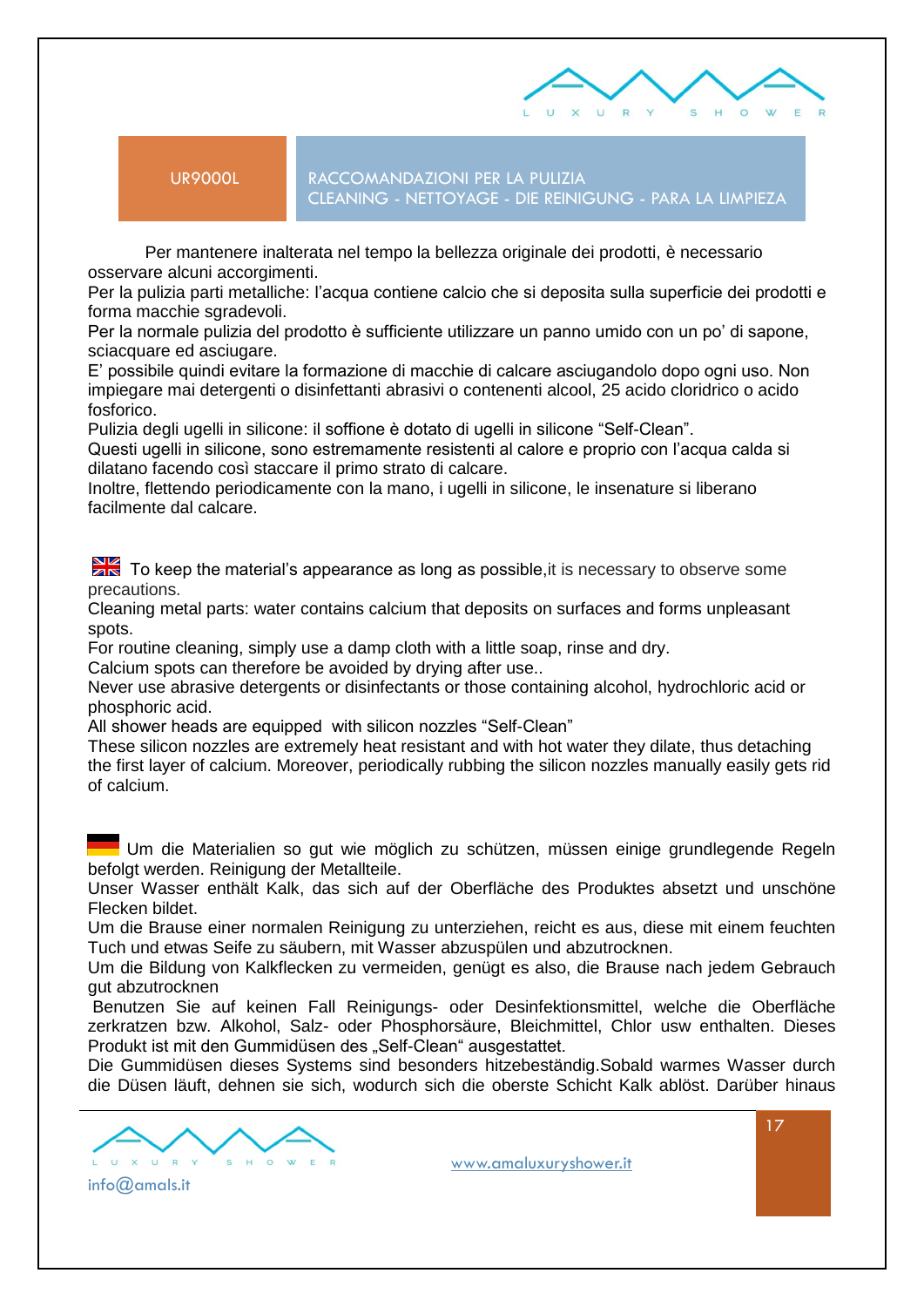

sollte man die Silikondüsen regelmäßig mit der Hand zusammendrücken, da sie hierdurch problemlos vom Kalk befreit werden.

Pour que le matériel conserve le plus longtemps possible son aspect d'origine, nous vous invitons d'observer certaines précautions.

Nettoyage des parties métalliques: l'eau contient du calcaire qui se dépose à la surface du produit et forme des taches inesthétiques.

Pour le nettoyage normal du produit, utiliser un chiffon humide avec un peu de savon, rincer et sécher.

Il est possible d'éviter la formation de taches de calcaire en l'essuyant après chaque utilisation

Ne jamais faire usage de détergents ou de désinfectants abrasifs ou contenant de l'alcool, de l'acide chlorhydrique ou de l'acide phosphorique,

Votre tête de douche est munie du buses en silicone "Self-Clean" (modules)

Ces modules en silicone sont extrêmement résistants à la chaleur et se dilatent sous l'action de l'eau chaude, permettant ainsi à la première couche de calcaire de se décrocher. En outre, il suffit d'appuyer régulièrement avec la main sur les modules en silicone pour libérer le calcaire présent dans les orifices.

**A Para mantener a largo plazo el aspecto del material, es necesario observar algunas reglas.** Para la limpieza de las partes metálicas: el agua contiene calcio que se deposito en la superficie de los productos y forma manchas desagradables.

Para la limpieza normal del producto se debe utilizar un paño húmedo con un poco de 26 jabón, enjuagarlo y secarlo.

Se puede evitar la formación de manchas de cal secando el producto luego de cada uso. No emplee detergentes o desinfectantes abrasivos o que contengan alcohol, ácido clorhídrico o ácido fosfórico, Lejía, cloro

La ducha está dotada de los tetones de goma sistema "Self-clean".

Estos módulos de goma, son extremadamente resistentes al calor y precisamente se dilatan con el agua caliente permitiendo, de este modo, que se desprenda la primera capa de cal. Además, doblando periódicamente con la mano, los módulos de silicona, las acanaladuras se liberan fácilmente del calcáreo.

#### UR9000L

RACCOMANDAZIONI PER LA SICUREZZA -SAFETY RECOMMENDATIONS- SICHERHEITSEMPFEHLUNGEN RECOMMANDATIONS DE SECURITE- RECOMENDACIONES DE **SEGURIDAD** 

Devono essere montate valvole di non ritorno nell'impianto d'acqua. Non return valves must be fitted to the water supplies. Rückschlagventile müssen an der Wasserversorgung angebracht sein. Des clapets anti-retour doivent être installés sur les points d'eau.

Las válvulas de retención deben instalarse en los suministros de agua.

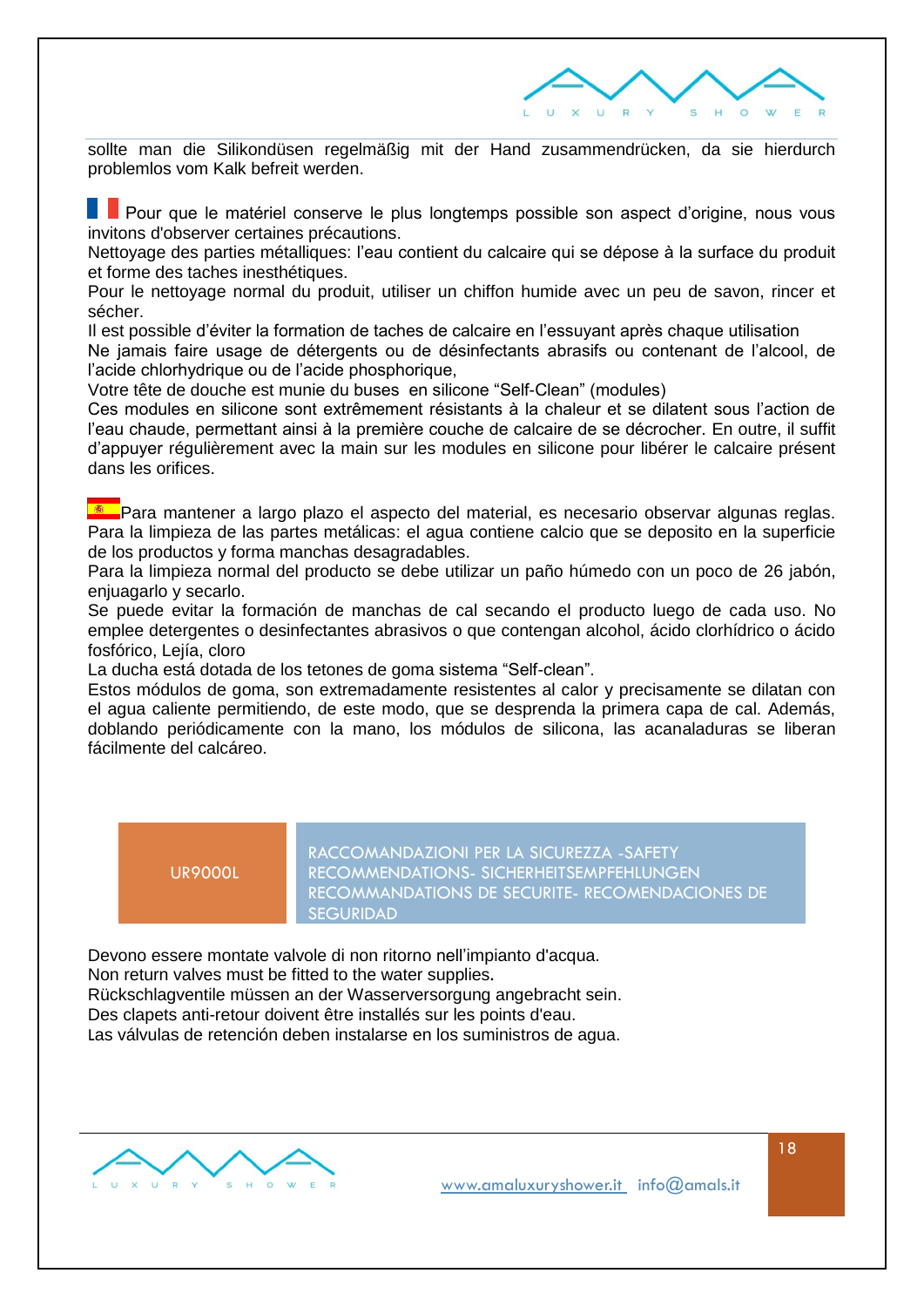

UR9000L CONDIZIONI DI GARANZIA WARRANTY TERMS - GARANTIEBEDINGUNGEN - CONDITIONS DE GARANTIE - CONDICIONES DE GARANTÍA• f ••

Complimenti per aver acquistato una colonna doccia AMA LUXURY SHOWERS.

Si tratta di un articolo di qualità costruito per durare nel tempo e mantenere inalterata la sua bellezza. Per la realizzazione di ogni prodotto AMA LUXURY SHOWERS, vengono usati materiali di alta qualità: acciaio inox AISI 316 L e ottone cromato a spessore per gli accessori.

Prima di procedere all'installazione, è consigliabile leggere attentamente le istruzioni di seguito riportate relative al montaggio, all'uso corretto e alla cura necessaria del prodotto, conservando questo foglio come riferimento per eventuali necessità.

I prodotti AMA LUXURY SHOWERS hanno una garanzia di 3 anni della data di acquisto, sui difetti di materiali e di lavorazioni. La garanzia pertanto non copre:

- componenti soggetti a normale usura, quali aeratori e anelli O-Ring
- danni derivati da uso improprio od errato montaggio

- danni derivati da cattiva manutenzione (uso di prodotti impropri per la pulizia, calcare e altri detriti presenti nelle tubature dell'acqua)

- danni derivati da interventi di terzi non autorizzati o dovuti all'uso di ricambi non originali AMA LUXURY SHOWER.

In caso di problemi coperti da garanzia, l'acquirente deve restituire al fabbricante, a sue spese, il prodotto debitamente imballato e provvisto sia della prova di acquisto (scontrino, fattura, etc.), sia del presente tagliando di garanzia. AMA LUXURY SHOWERS provvederà, a suo insindacabile giudizio, a riparare il difetto o a sostituire la colonna doccia a titolo gratuito.

Qualora la garanzia non si possa applicare, il fabbricante concorderà il da farsi con il cliente. Spese di spedizione, di collaudo e per eventuali interventi saranno interamente a carico del cliente..

La garanzia non può essere applicata se il tagliando di controllo non viene restituito. Non si accettano fotocopie del tagliando e tagliandi incompleti, alterati, manomessi o non corrispondenti al prodotto effettivo.

Per quanto non esplicitamente dichiarato sul presente foglio, il riferimento è alle Condizioni Generali di Vendita del Listino Prezzi AMA Luxury Shower in vigore.

**EX** Compliments for purchase of an AMA LUXURY SHOWERS product.

It's a high quality product build to last long and to maintain unaltered its beauty in time. For the construction of each AMA LUXURY SHOWERS products high quality materials are used: stainless steel AISI 316 L and chrome plated brass for accessories.

Before installation, please read carefully the following instructions in order to ensure proper care and use of the product. Please keep the present leaf for any needs.

The guarantee of each product of AMA LUXURY SHOWERS is valid for a period of 3 years from the purchasing date and covers material and manufacturing defects.

The guarantee does not cover:

- components subject to normal wear, as o-rings, aerators, etc.

- damages caused by incorrect installation and improper use

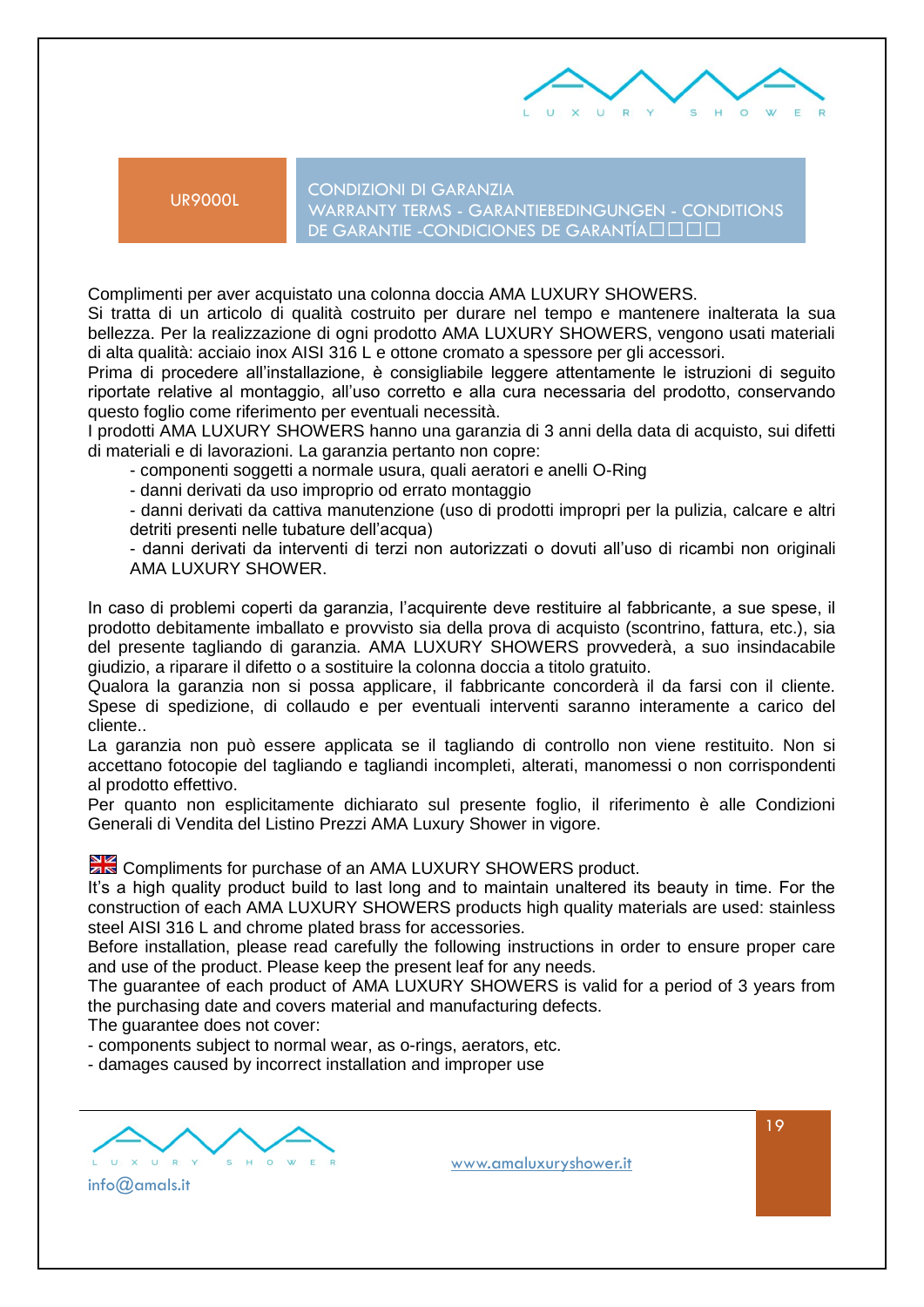

- damage caused by improper maintenance (inappropriate cleaning products, limestone or other debris in water pipes, etc.)

- damage caused by intervention of unauthorized third person and by the use of not original AMA LUXURY SHOWERS spare parts.

In case of problems covered by the present guarantee, the customer must return to the manufacturer at his own expense, the product well packaged together with purchase documents (invoice, receipt, etc.) and the present guarantee certificate. AMA LUXURY SHOWERS will then decide whether to repair or replace the product free of charge.

If the fault is not covered by the guarantee, the manufacturer will agree with the customer what must be done. All expenses, as transport, testing cost, repair cost will at customer's charge.

The guarantee is not valid if the present certificate is not returned together with the product. Photocopied, damaged, incomplete, altered certificate or certificates not belonging to the returned item won't be accepted.

For all matters not explicitly declared on the present leaf, the reference is to the General Sales Condition enclosed to the AMA LUXURY SHOWERS price list in force.

Herzliche Glückwunsche zum Kauf eines Produktes AMA LUXURY SHOWERS.

Es ist ein hochwertiges Produkt gebaut, um in der Zeit zu dauern und seine Schönheit intakt bewahren. Für die Erstellung jeder Produkte AMA LUXURY SHOWERS verwendet man nur hochwertigen Materialien: Edelstahl AISI 316 und verchromtes Messing für die Zubehöre.

Bevor Installation sollt man sorgfältig lesen die folgenden Hinweise zum Einbau, richtiger Anwendung und Pflege des Produktes, und diese Blatt als Bezug für jeden Bedarf halten.

Die AMA LUXURY SHOWERS Produkte haben eine Garantie von 3 Jahren ab Kaufdatum gegen Material-und Verarbeitungsfehler.

So ist die Garantie nicht gültig für

- Komponenten, die unterworfen der normalen Verschleiß sind, wie Lüfter und O-Ringe
- Schäden, die durch Missbrauch oder unsachgemäße Installation verursacht werden
- Schäden, die durch schlechte Wartung (Verwendung ungeeigneter Reinigungsmittel, Kalk und andere Bruchstücke in den Wasserröhre) verursacht warten
- Schäden, die durch Eingriffe Dritter nicht zugelassen oder durch die Verwendung von nicht originalen AMA LUXURYSHOWERS Ersatzteile verursacht werden.

Im Fall von Problemen durch die Garantie nicht abgedeckt, muss der Käufer an den Hersteller auf seine Kosten das Produkt ordnungsgemäß verpackt und mit dieser Garantiekarte und Kaufbeleg (Kassenzettel, Rechnung, etc.) ausgestattet zurücksenden, AMA LUXURY SHOWERS wird nach eigenem endgültigem Ermessen den Mangel reparieren oder das Produkt kostenlos auswechseln. Wenn die Garantie nicht anwendbar ist, wird der Hersteller, was zu tun, mit dem Kunden

vereinbaren. Versand- und Prüfungskosten und eventuelle Reparaturkosten werden völlig zu Last des Kunden sein.

Die Garantie gilt nicht, wenn diese Garantiekarte nicht zurückgegeben wird. Keine Fotokopien des Coupons und unvollständige, veränderte, manipulierte Gutscheine akzeptiert werden, sowie nicht entsprechende zu dem tatsächlichen Produkt.

Für das, was nicht explizit auf diesem Blatt festgestellt, verweist man auf die Allgemeinen Verkaufsbedingungen der Preisliste von AMA LUXURY SHOWERS in Kraft.

#### Félicitations pour l'achat d'un produit de AMA LUXURY SHOWERS.

Il s'agit d'un article de qualité, conçu pour durer et maintenir sa beauté intacte. Pour la réalisation de chaque produit AMA LUXURY SHOWERS sont utilisés des matériaux de haute qualité: acier inoxydable AISI 316 et laiton chromé à épaisseur pour les accessoires.



20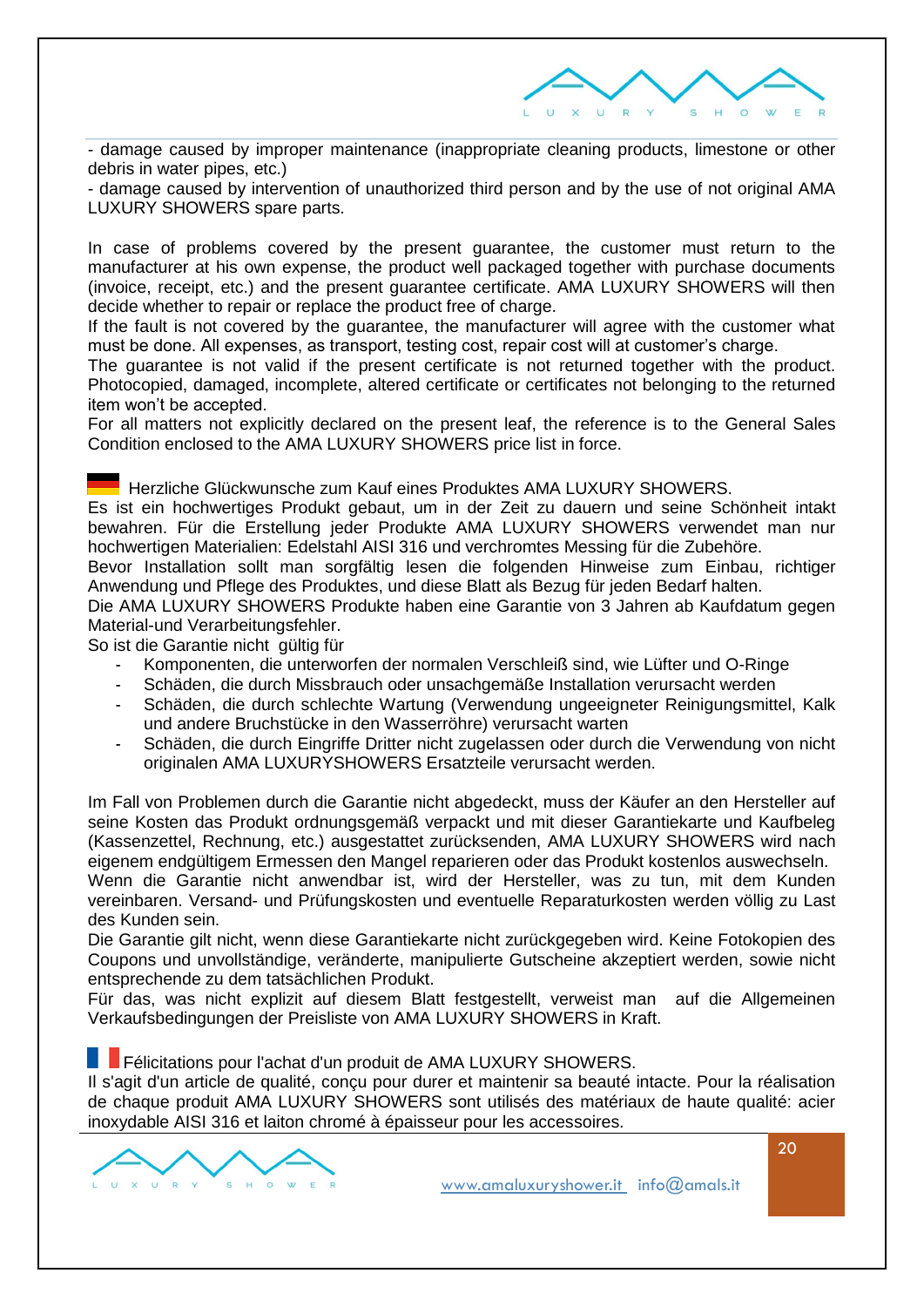

Avant l'installation, il faut lire attentivement les instructions suivantes concernant le montage, l'utilisation correcte et les soins nécessaires du produit, en conservant cette feuille de référence pour tous les besoins.

Les produits de AMA LUXURY SHOWERS ont une garantie de 3 ans à compter de la date d'achat, contre les défauts de matériaux et de fabrication. Ainsi, la garantie ne couvre pas:

- composants soumis à une usure normale, tels que les aérateurs et les joints O-Ring

- les dommages causés par une fausse utilisation ou une fausse installation

- Les dommages causés par un faux entretien (utilisation de produits inadéquats pour le nettoyage, calcaire et autres débris dans les conduites d'eau)

- Les dommages causés par les actions de tiers non autorisés ou causés par l'utilisation de pièces de rechange qui ne sont pas originales.

En cas de problèmes couverts par la garantie, l'acheteur doit retourner au fabricant, à ses frais, le produit correctement emballé et avec soit la preuve d'achat (reçu, facture, etc.), soit cette carte de garantie. AMA LUXURY SHOWERS pourvoira, à sa seule discrétion, à réparer le défaut ou à remplacer le produit gratuitement.

Si la garantie n'est pas applicable, le fabricant concordera que faire avec le client. Frais de port, tests et interventions éventuelles seront entièrement à la charge du client.

La garantie ne s'applique pas si le formulaire de vérification n'est pas retourné. On n'accepte pas des photocopies de coupons et coupons incomplets, modifiés, altérés ou pas correspondants à au produit effectivement livré.

Pour tout ce qui n'est pas indiqué explicitement sur cette feuille, la référence est aux Conditions Générales de Vente dans la liste de prix AMA LUXURY SHOWER en vigueur.

**FRICITACIONES por la compra de un producto AMA LUXURY SHO-WERS.** 

Se trata de un artículo de calidad, construido para durar y mantener su belleza intacta. Para la realización de cada producto AMA LUXURY SHOWERS se utilizan materiales de alta calidad: acero inoxidable AISI 316L en polvo y latón cromado para los accesorios.

Antes de la instalación, se debe leer atentamente las siguientes instrucciones relativas al montaje, a la utilización de manera adecuada y a las atenciones requeridas por el producto, manteniendo este folleto como referencia para todas las necesidades.

Los productos AMA LUXURY SHOWERS tienen una garantía de 3 años desde la fecha de compra, contra defectos de materiales y manufactura. Así, la garantía no cubre:

- componentes sujetos a desgaste normal, tales como aireadores y las O-Ring

- daños causados por uso indebido o instalación incorrecta

- daños causados por mantenimiento mal hecho (uso de productos inadecuados para la limpieza, calcáreo y otros residuos en las tuberías de agua)

- daños causados por acciones de terceros no autorizados o por el uso de piezas de recambio no originales

En caso de problemas cubiertos por la garantía, el comprador debe devolver al fabricante, a su coste, el producto correctamente embalado y siempre acompañado por la prueba de compra (recibo, factura, etc.) y por esta tarjeta de garantía. AMA LUXURY SHOWERS, a su entera discreción, podrá reparar el defecto o reemplazar el producto sin coste alguno.

Si la garantía no es aplicable, el fabricante concordará qué hacer con el cliente. El envío, las pruebas y las posibles intervenciones serán íntegramente a cargo del cliente.

La garantía no es aplicable si el cupón de control no se restituye. No se aceptan fotocopias de cupones y cupones incompletos, alterados, manipulados o que no corresponden al producto entregado.

Por lo que no se indique expresamente en esta hoja, la referencia es a las Condiciones Generales de Venta en la lista de precios AMA LUXURY SHOWERS en vigor.

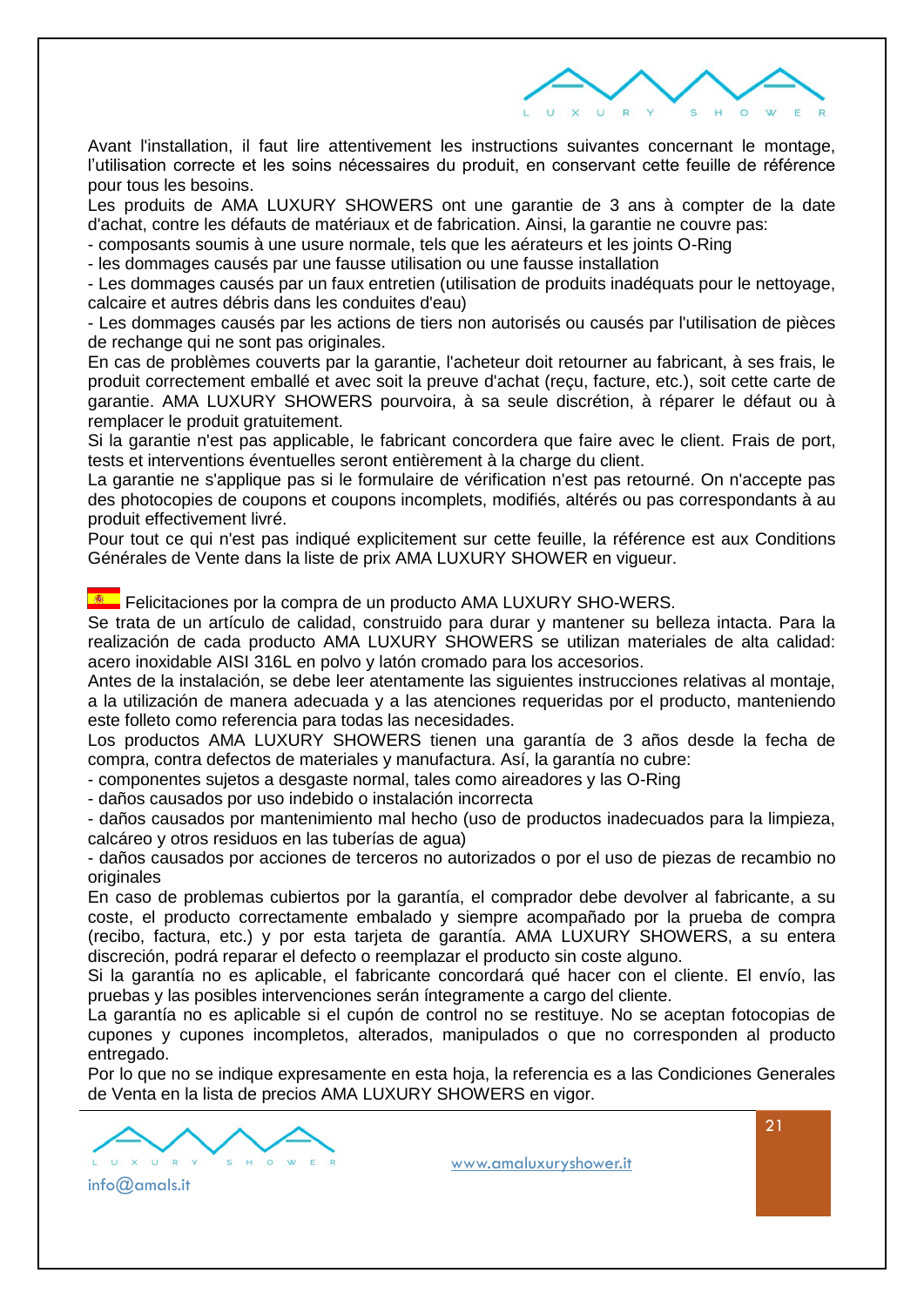